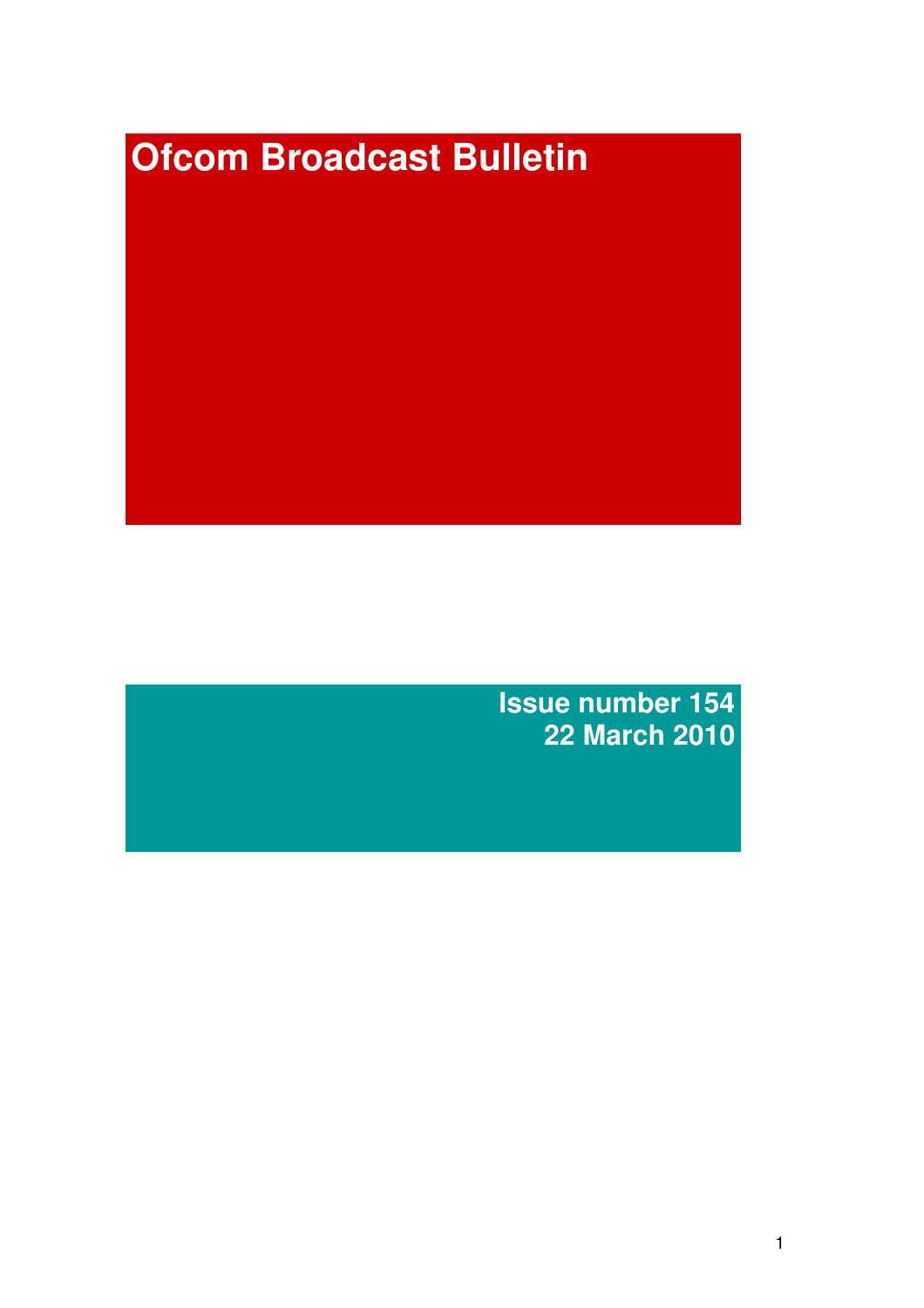# **Contents**

| <b>Introduction</b>                                                                                                                 | 3       |
|-------------------------------------------------------------------------------------------------------------------------------------|---------|
| <b>Standards cases</b><br>Notice of Direction<br>Bang Channels Limited and Bang Media (London) Limited                              | 4       |
| In Breach<br><b>GMTV with Lorraine</b><br>GMTV, 14 January 2010, 08:30                                                              | 6       |
| <b>Vicky Gill</b><br>Radio XL 1296 AM (West Midlands), 19 December 2009, 18:00<br><b>Navrang</b>                                    |         |
| Radio XL 1296 AM (West Midlands), 4 January 2010, 13:00<br><b>Hot Country</b><br>Rural TV, 28 December 2009, 22:00                  | 9<br>13 |
| Resolved<br><b>Dickinson's Real Deal</b><br>ITV1, 19 January 2010, 14:00                                                            | 15      |
| Not in Breach<br>Dispatches: Inside Britain's Israel Lobby<br>Channel 4, 16 November 2009, 20:00                                    | 17      |
| <b>Advertising Scheduling cases</b><br>In Breach<br><b>Advertising scheduling</b><br>Sci-Fi Channel, 20 December 2009, 12:00        | 21      |
| <b>Fairness &amp; Privacy cases</b><br><u>Upheld</u><br><b>Complaint by Mr G</b><br>Big Trouble in Thailand, Bravo, 19 October 2009 | 22      |
| <b>Not Upheld</b><br><b>Complaint by Miss Dawn Brown</b><br>Brit Cops: Frontline Crime, Bravo, 22 September 2009                    | 26      |
| Other programmes not in breach                                                                                                      | 33      |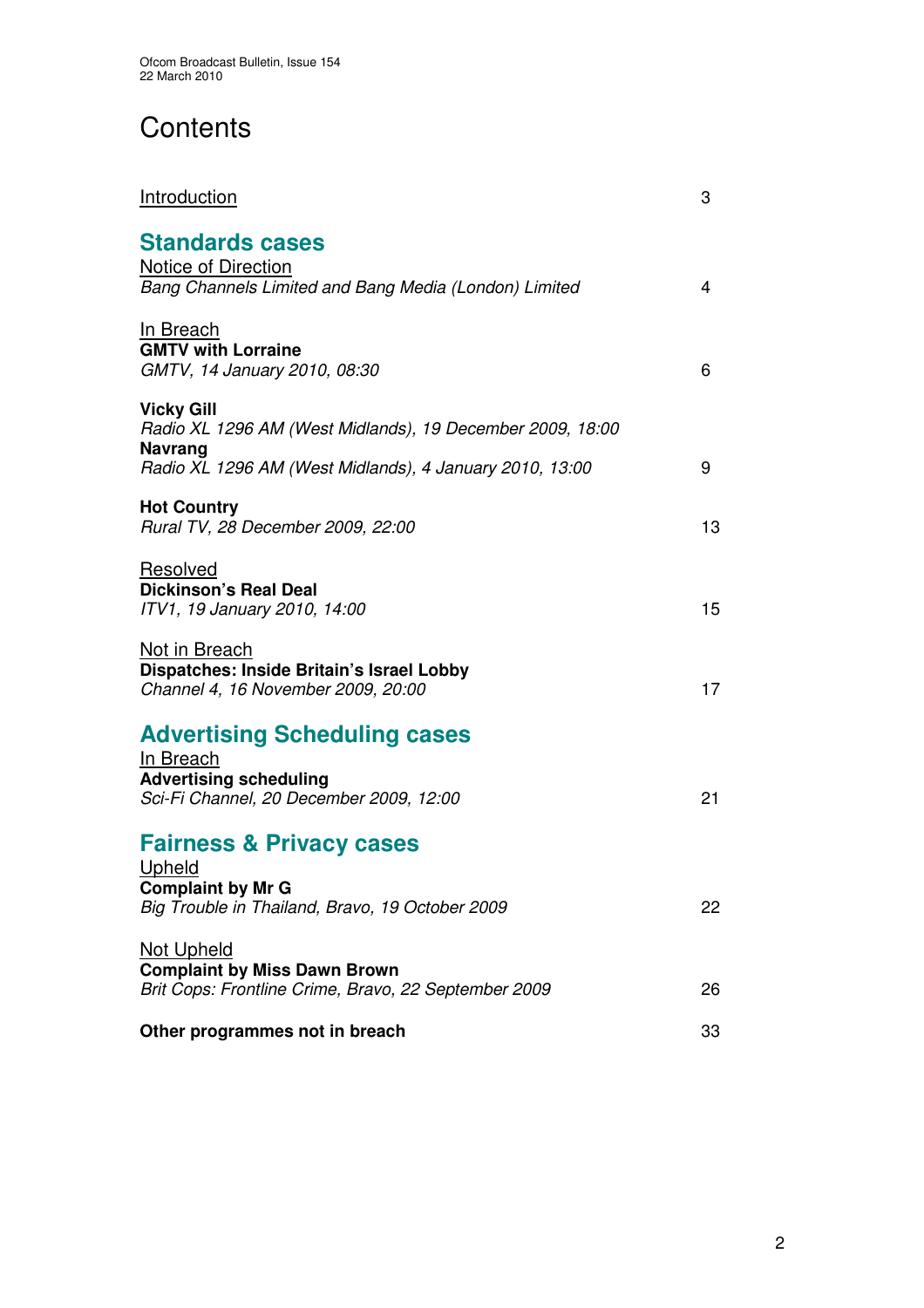## Introduction

The Broadcast Bulletin reports on the outcome of investigations into alleged breaches of those Ofcom codes which broadcasting licensees are required to comply. These include:

a) Ofcom's Broadcasting Code ("the Code") which took effect on 16 December 2009 and covers all programmes broadcast on or after 16 December 2009. The Broadcasting Code can be found at http://www.ofcom.org.uk/tv/ifi/codes/bcode/.

Note: Programmes broadcast prior to 16 December 2009 are covered by the 2005 Code which came into effect on 25 July 2005 (with the exception of Rule 10.17 which came into effect on 1 July 2005). The 2005 Code can be found at http://www.ofcom.org.uk/tv/ifi/codes/bcode\_2005/.

- b) the Code on the Scheduling of Television Advertising ("COSTA") which came into effect on 1 September 2008 and contains rules on how much advertising and teleshopping may be scheduled in programmes, how many breaks are allowed and when they may be taken. COSTA can be found at http://www.ofcom.org.uk/tv/ifi/codes/code\_adv/tacode.pdf.
- c) other codes and requirements that may also apply to broadcasters, depending on their circumstances. These include the Code on Television Access Services (which sets out how much subtitling, signing and audio description relevant licensees must provide), the Code on Electronic Programme Guides, the Code on Listed Events, and the Cross Promotion Code. Links to all these codes can be found at http://www.ofcom.org.uk/tv/ifi/codes/

From time to time adjudications relating to advertising content may appear in the Bulletin in relation to areas of advertising regulation which remain with Ofcom (including the application of statutory sanctions by Ofcom).

It is Ofcom's policy to describe fully the content in television and radio programmes that is subject to broadcast investigations. Some of the language and descriptions used in Ofcom's Broadcast Bulletin may therefore cause offence.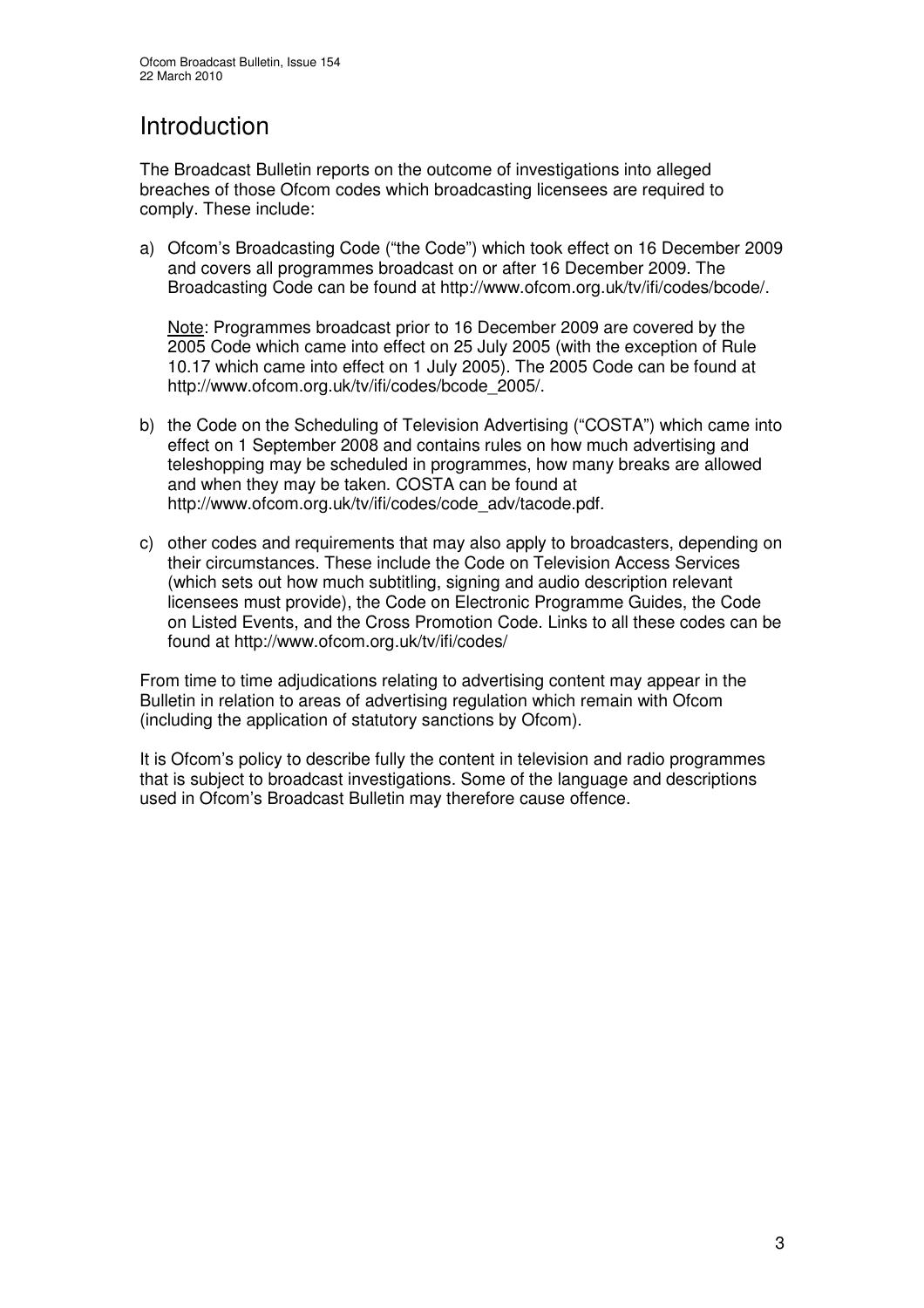# **Standards cases**

## **Notice of Direction**

Bang Channels Limited ("Bang Channels") holds a broadcasting licence for television services known as Tease Me, Tease Me 2, Tease Me 3. These services are transmitted by satellite on Sky in channel numbers 912, 948 and 959 respectively.

Bang Media (London) Limited ("Bang Media") holds a broadcasting licence for the television service on Freeview known as Tease Me TV.

Ofcom has recently published in Broadcast Bulletins 151, 152 and 153 various breaches of the Broadcasting Code against each of Bang Channels and Bang Media. Ofcom also published various breaches of Condition 11 (retention and production of recordings) of their Licences. Since these breaches were serious and repeated, Bang Channels and Bang Media were warned that Ofcom was considering these contraventions for statutory sanction.

Despite these published findings, Ofcom was concerned that Bang Channels and Bang Media were continuing to transmit content that is in breach of the Code in that it appears similar in nature to that has already found in breach of the Code on a number of occasions.

On 12 March 2010, under the terms of its licence, Ofcom directed Bang Channels and Bang Media to comply with the following Directions.

#### **Pursuant to Condition 17(1) of TLCS licences numbers 933, 1015 and 1231:**

#### OFCOM NOW FORMALLY DIRECTS:

Bang Channels Limited, the holder of TLCS licences 933, 1015 and 1231 – in respect of the provision of the services known as 'Tease Me', 'Tease Me 2' and 'Tease Me 3' ('the Licensed Services')

- to comply forthwith with the Broadcasting Code (in particular sections 1 and 2) and Condition 11 of its licence (retention and production of recordings) and to act in accordance with any guidance published or provided by Ofcom concerning material broadcast by daytime and adult sex chat television services, including (but not limited to) that provided in or by: the Guidance Notes to section 1 and 2 of the Broadcasting Code, the letter dated 3 August 2009 from Ofcom to all daytime and adult sex chat channels; the Ofcom breach findings against Bang Channels Limited published on 6 July 2009 and accompanying Note to Daytime and Adult Sex Chat Service Broadcasters in Ofcom Broadcast Bulletin 137; the breach findings against Bang Channels Limited published on 26 October 2009 and accompanying Note to Adult Sex Chat Broadcasters in Broadcast Bulletin 144; the breach findings against Bang Channels Limited published on 8 February 2010 in Bulletin 151; the breach findings against Bang Channels Limited and Bang Media (London) Limited published on 22 February 2010 in Bulletin 152; and the breach findings against Bang Channels Limited published on 8 March 2010 in Bulletin 153;
- to stop transmitting forthwith any content which, either by its nature or in the manner in which it is broadcast (e.g. pre-watershed or without mandatory restricted access), is materially similar to that already found in breach of the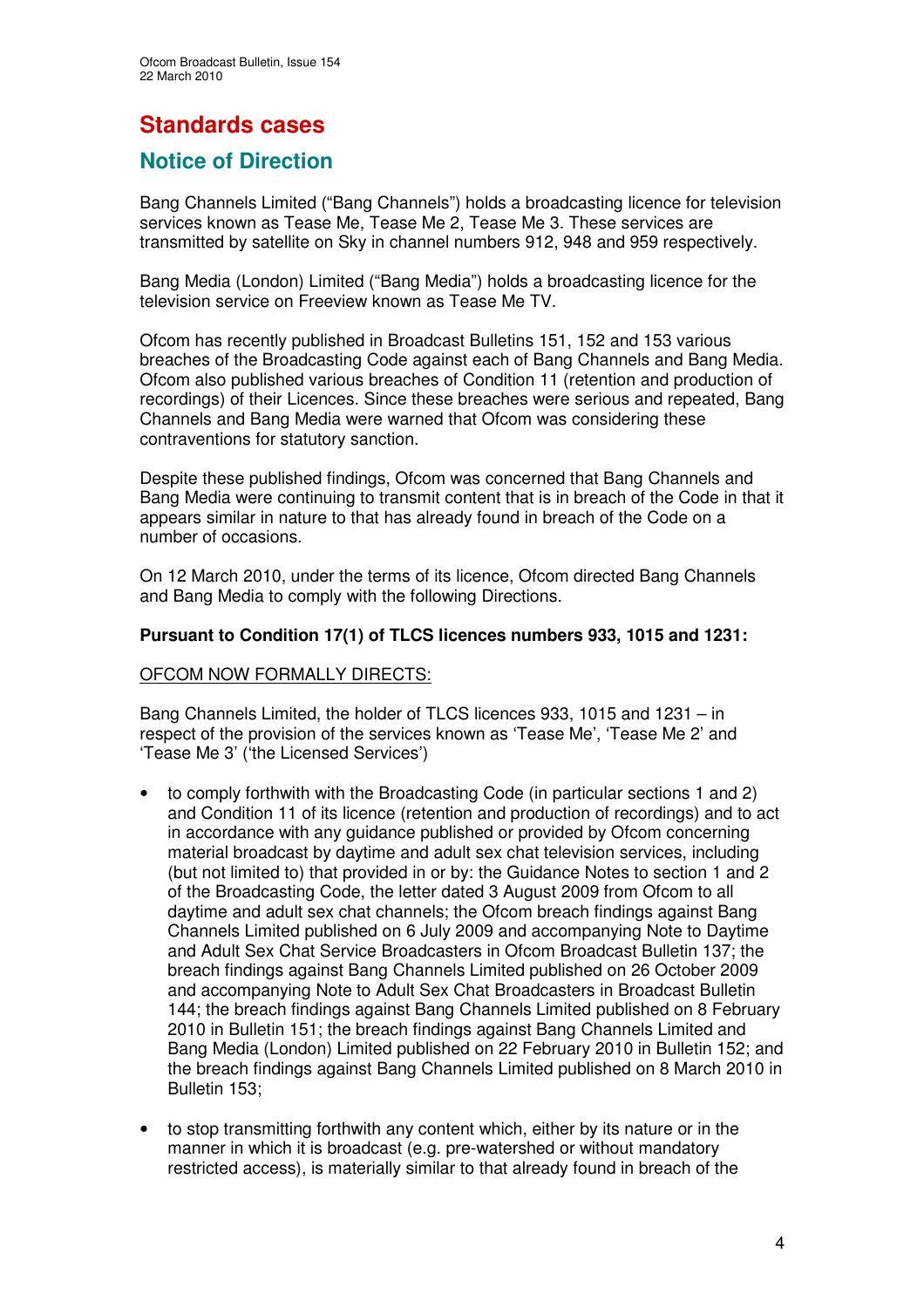Broadcasting Code by Ofcom in the published breach findings against Bang Channels Limited and Bang Media (London) Limited referred to immediately above; and

• immediately to confirm these actions to Ofcom in writing by no later than 5pm on Monday 15 March 2010 .

**Under Conditions 28 and 29 of the above mentioned TLCS licences, failure to comply with a Direction given by Ofcom could give rise to consideration of a statutory sanction and may result in the revocation of the licences referred to above.**

#### **Pursuant to Condition 17(1) of DTPS licence number 078:**

#### OFCOM NOW FORMALLY DIRECTS:

Bang Media (London) Limited, the holder of DTPS licence 078 – in respect of the provision of the service known as 'Tease Me TV' ('the Licensed Service'):

- to comply forthwith with the Broadcasting Code (in particular sections 1 and 2) and Condition 11 of its licence (retention and production of recordings) and act in accordance with any guidance published or provided by Ofcom concerning material broadcast by daytime and adult sex chat television services, including (but not limited to) that provided in or by: the Guidance Notes to section 1 and 2 of the Broadcasting Code, the letter dated 3 August 2009 from Ofcom to all daytime and adult sex chat channels; the Ofcom breach findings against Bang Channels Limited published on 6 July 2009 and accompanying Note to Daytime and Adult Sex Chat Service Broadcasters in Ofcom Broadcast Bulletin 137; the breach findings against Bang Channels Limited published on 26 October 2009 and accompanying Note to Adult Sex Chat Broadcasters in Broadcast Bulletin 144; the breach findings against Bang Channels Limited published on 8 February 2010 in Bulletin 151; the breach findings against Bang Channels Limited and Bang Media (London) Limited published on 22 February 2010 in Bulletin 152; and the breach findings against Bang Channels Limited published on 8 March 2010 in Bulletin 153;
- to stop transmitting forthwith any content which, either by its nature or in the manner in which it is broadcast (e.g. pre-watershed or without mandatory restricted access), is materially similar to that already found in breach of the Broadcasting Code by Ofcom in the published breach findings against Bang Channels Limited and Bang Media (London) Limited referred to immediately above; and
- immediately to confirm these actions to Ofcom in writing by no later than 5pm on Monday 15 March 2010 .

**Under Conditions 28 and 29 of the above mentioned DTPS licence, failure to comply with a Direction given by Ofcom could give rise to consideration of a statutory sanction and may result in the revocation of the licence referred to above.**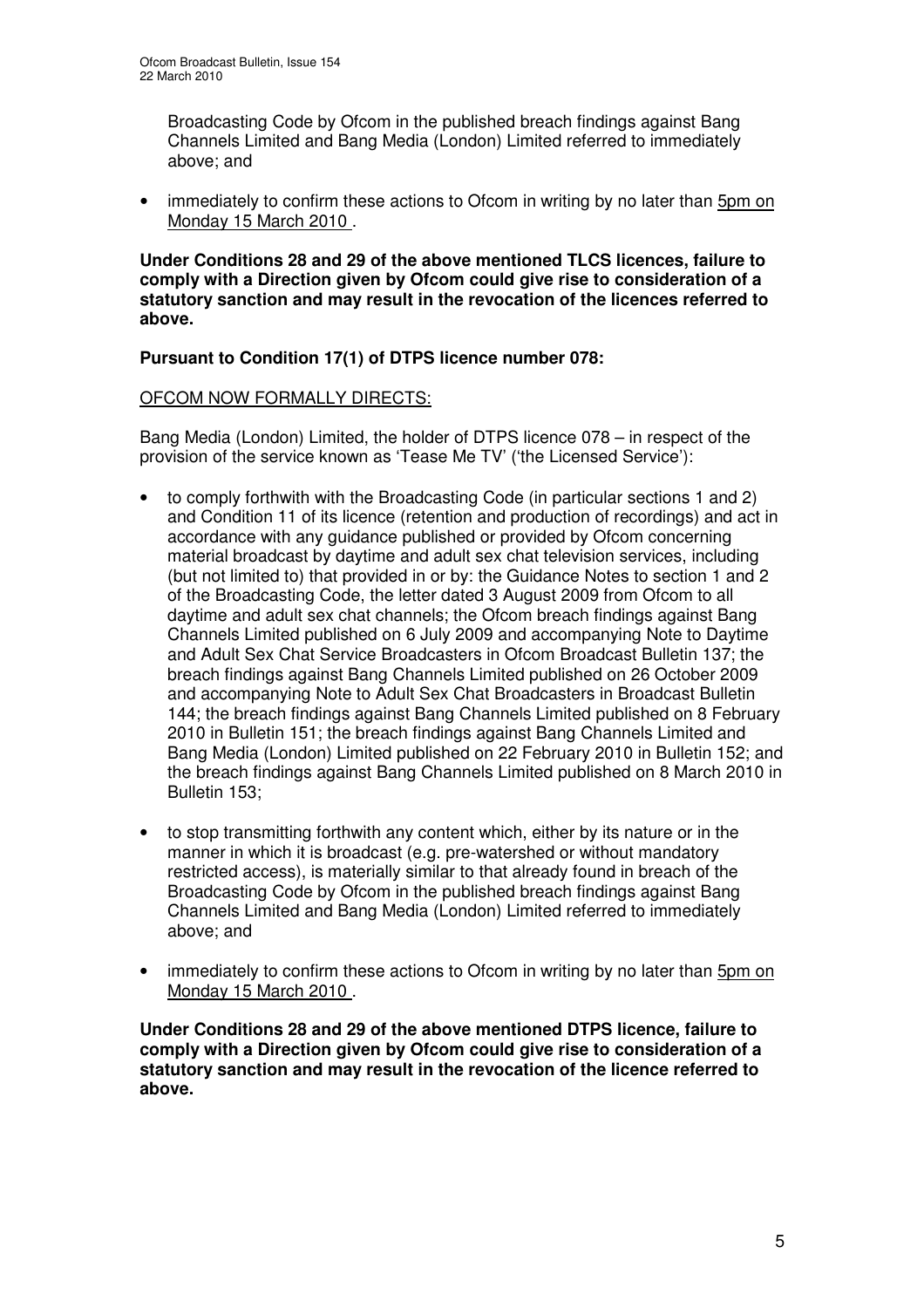# **In Breach**

## **GMTV with Lorraine**

*GMTV, 14 January 2010, 08:30*

#### **Introduction**

*GMTV with Lorraine* is a weekday morning programme featuring discussions on lifestyle, fashion and entertainment. The programme includes a regular feature called *Deals of the Week,* in which guest Martin Lewis offers viewers advice on current consumer deals. A viewer objected to these features on the following grounds:

"How does GMTV keep editorial and advertising separate given that its money expert Martin Lewis broadcasts what listeners will trust is editorial but always directs viewers to his business moneysavingexpert.com which is a sales business?"

We viewed an example of *Deals of the Week* broadcast on 14 January 2010. During this item Mr Lewis discussed gym membership deals, referring to free passes that were available, and told viewers:

*"*…*to chose a gym make sure you get one of the free passes. Now these are some of those that are available with vouchers you can print off the internet now. Guess what, all on GM.TV"*

Mr Lewis also discussed current restaurant deals and referred to specific vouchers, stating:

*"…all of those available via the website".*

Ofcom viewed GMTV's web page at the time of broadcast. The page contained information on the deals discussed in the programme, including the information provided in the programme. However, to obtain full details of these offers, including the relevant vouchers, viewers were required to click through using "Useful Links" to Mr Lewis' own website, moneysavingexpert.com.

We sought GMTV's comments on the complaint under Rule 10.3 of the Code – which states that products and services must not be promoted in programmes.

#### **Response**

GMTV explained that it received no payment from Martin Lewis in respect of either his appearance on GMTV or any reference to moneysavingexpert.com on GMTV's website. GMTV said that, in common with most expert contributors to the programme, Martin Lewis is paid for his appearances.

GMTV stated that during the programme in question, Martin Lewis provided a considerable amount of information potentially helpful to those contemplating gym membership, referring directly to a gym savings website and advising viewers to avoid locking themselves into a 12 month contract. He also mentioned a number of fitness chains that offered free trials. GMTV said it would be open to viewers to take this information and research offers of free passes at any of the chains mentioned without visiting gm.ty. GMTV believed that to suggest the "thrust" of the item was to direct viewers to gm.tv and ultimately moneysavingexpert.com was inaccurate and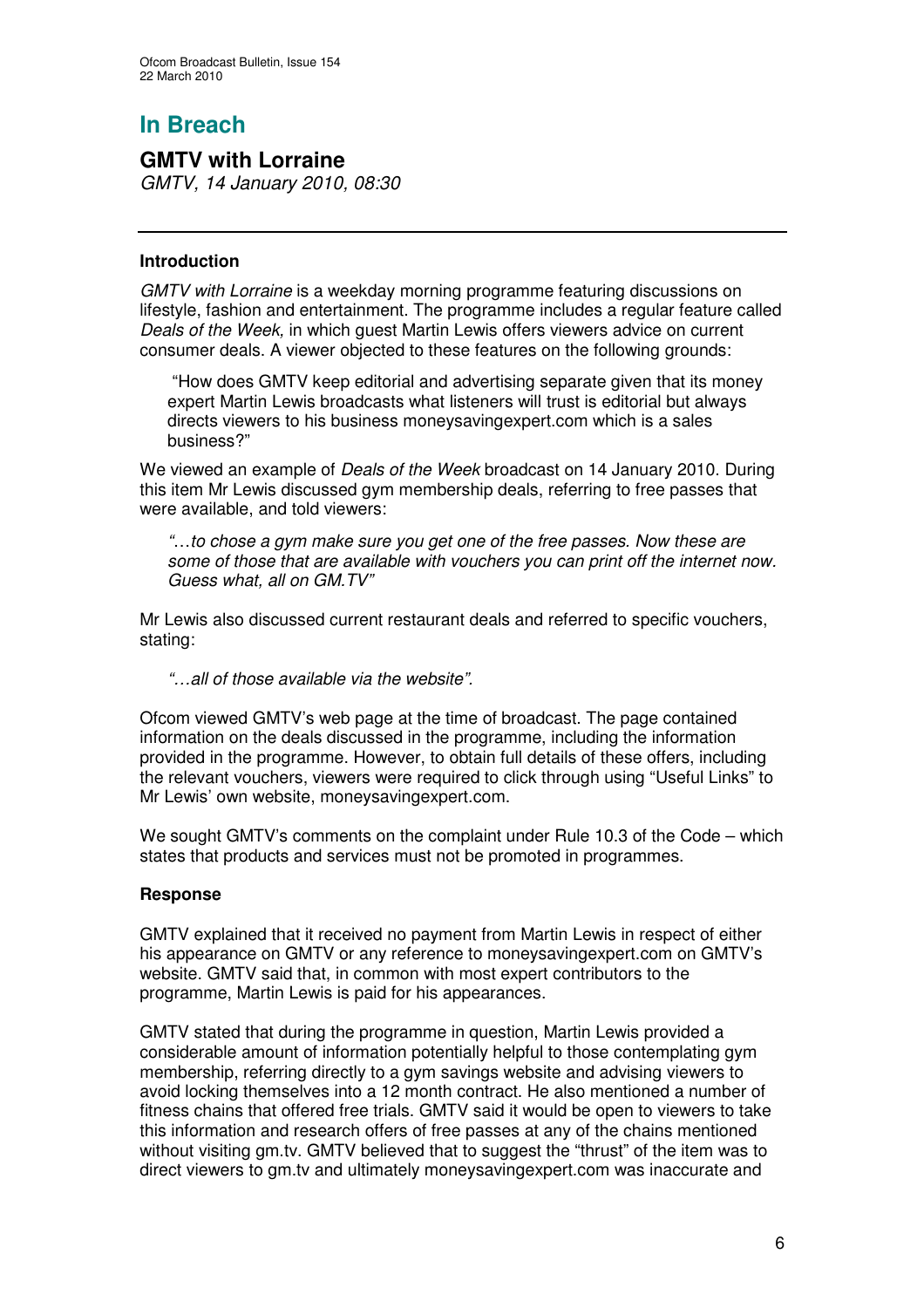disingenuous. Viewers could obtain the benefits of the advice offered without visiting moneysavingexpert.com, with the reference to gm.tv being secondary to the information provided by Mr Lewis on the subject during the programme. GMTV considered that the references to its website, gm.tv, within the item were entirely justified editorially in providing GMTV's viewers with more detail.

GMTV submitted that a reference within the programme to the programme website, which in turn referred the viewer (if they so wished) to moneysavingexpert.com was far less a call to action or commercial reference than references to a retailer as part of any consumer item broadcast by GMTV or another broadcaster. For example, during a fashion item, it is usual for gm.tv to list stockists of clothing that has been shown in the programme. Both research and information obtained from GMTV's website confirm that viewers like the facility of obtaining such information, details of money saving deals or other information relating to items broadcast on GMTV. GMTV believed that the suggestion that references to goods or services in consumer items amount to the "promotion" of such goods and services where the reference is brief and secondary and does not contain a call to action or advertising claims appears ill-conceived. GMTV argued that, by its very nature, consumer advice will involve references to commercial goods and services. GMTV also expressed concern that, should a web reference of the sort at issue be judged to amount to a breach of the Code, this would eliminate a source of information which GMTV believes is of great value to, and greatly valued by, its viewers. GMTV believed that the logical conclusion of such a finding of a breach of Rule 10.3 in this case would appear to prevent GMTV listing stockists or providers of goods or services online.

GMTV commented that the objection in this case appeared to be that the ultimate destination (moneysavingexpert.com) is owned by the contributor. GMTV disputed that moneysavingexpert.com is a sales business in any greater sense that the website of any broadcaster, all of which contain banner advertising and pre-roll advertisements and many of which contain information referred to briefly in programming. GMTV stated that moneysavingexpert.com provides information without the necessity to purchase any good or service or to subscribe to receive information. GMTV submitted that if it was the case that this website required a subscription, there would be no link or reference to it on gm.tv.

Finally, GMTV stated that, although it was firmly of the view that there was no breach of Rule 10.3 in this case, as a responsible broadcaster, it had taken steps to remove those references pending the outcome of Ofcom's investigation. However, it stressed that this action in no way implied that GMTV considered the practice to have been dubious or that it amounted to anything other than the provision of information that was both useful to and very popular with its viewers.

#### **Decision**

Section Ten of the Code contains rules that apply to commercial references within programmes. The rules are based on principles that seek to ensure that:

- the independence of editorial control over programme content is maintained:
- programmes are not distorted for commercial purposes; and
- advertising and editorial are kept separate.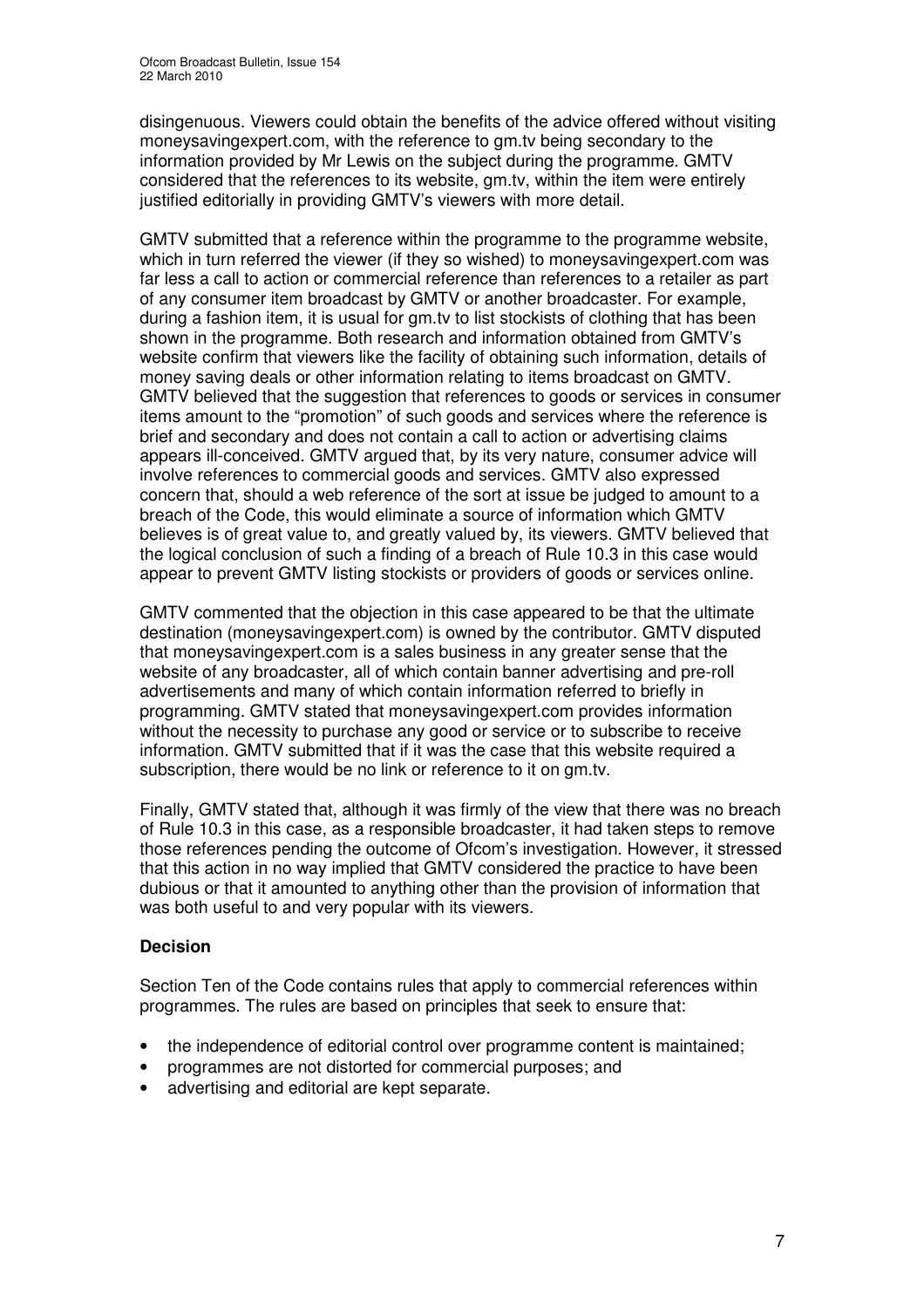Rule 10.3 of the Code prohibits the promotion of products and services, unless they meet the Code's definition of programme-related material<sup>1</sup>.

In the context of a consumer affairs programme, there is clear editorial justification for broadcasters to include details about reviewed items, such as availability and cost: this information is provided in the interest of the viewer. Ofcom would not generally consider such information to be promotional in this editorial context. However, such references should avoid giving undue prominence to any one particular product, manufacturer or supplier and reviews should not be subject to any commercial agreement with a manufacturer/supplier.

It is also acceptable for broadcasters to provide this kind of information as part of programme-related material, for instance on a programme-related website.

In this case, the programme promoted the availability of discount vouchers and directed viewers to GMTV's programme-related website to obtain them, for example when Martin Lewis stated: *"…Now these are some of those that are available with vouchers you can print off the internet now. Guess what, all on GM.TV".*

However, Ofcom noted that the GMTV website did not provide viewers with direct access to the vouchers. Instead viewers who accessed the programme website to obtain the vouchers in fact had to follow a further weblink to a third party website the guest's own business, moneysavingexpert.com - to find the necessary links to access the vouchers.

As to whether moneysavingexpert.com was a sales business, Ofcom noted that while the website does not operate on a subscription basis, the following information about how the website generates income is stated on the site:

"MoneySavingExpert.com is free to use and free of advertising - you can't pay to have content put on the site. Articles are written based on specialised editorial research of the best ways to save money.

The income comes from links that generate revenue when clicked. Once articles are finished, where possible 'affiliated links'to the top products are used and have a \* by them. Yet if no affiliate link is available a non-paying link is used; i.e. if the top pick doesn't pay, it remains the top pick regardless"

Irrespective of whether or not the site generated revenue as a result of the deals promoted within the programme, Ofcom considers that this third party website is nevertheless a commercial business.

By inviting viewers to obtain further information and vouchers on the GMTV website, and then re-directing them to Martin Lewis' commercial website to obtain that information, the programme was effectively promoting his business. As a result of this promotion, the programme was in breach of Rule 10.3 of the Code.

#### **Breach of Rule 10.3**

<sup>&</sup>lt;sup>1</sup> Programme-related material is defined in the Code as "..products or services that are both directly derived from a specific programme and intended to allow listeners or viewers to benefit fully from, or interact with, that programme".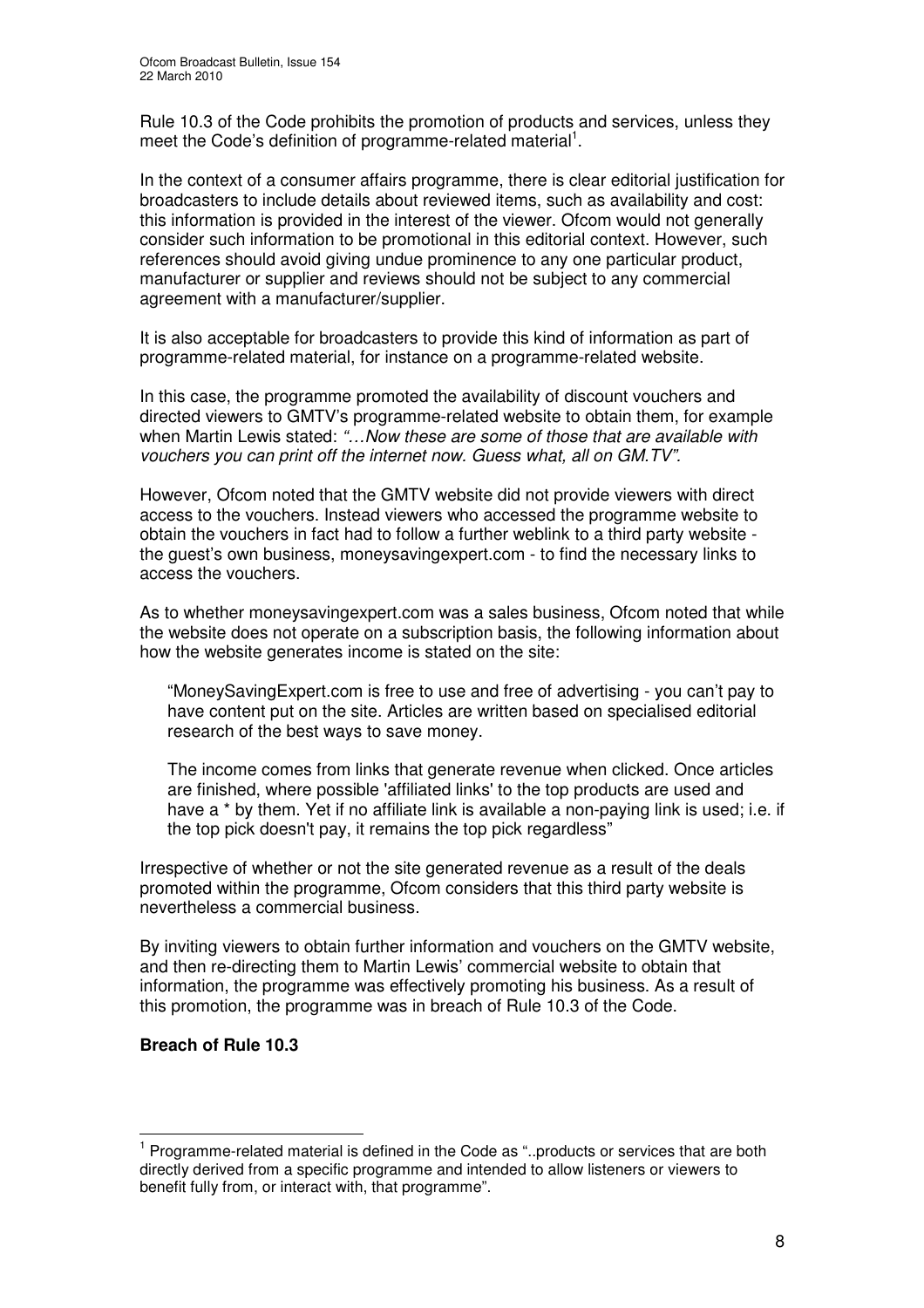## **In Breach**

**Vicky Gill** *Radio XL 1296 AM (West Midlands), 19 December 2009, 18:00* **Navrang** *Radio XL 1296 AM (West Midlands), 4 January 2010, 13:00*

#### **Introduction**

Radio XL is a station that provides a music, news, views and information service for the Asian community in the West Midlands.

#### Vicky Gill

Vicky Gill's show broadcast on 19 December 2009, included an hour-long segment discussing family law during which listeners were able to call the studio to put questions to a lawyer from a company called Charles & Co. Solicitors. At the end of the programme, the presenter told listeners to *"get a pen and paper"*. The presenter then went on to say:

*"…But eventually from all sides, if one has to divorce, then it is better one consults a proper person and Charles & Co. are in Birmingham. First, write down their address: Charles & Co. Solicitors. 16-17 Caroline Street, Birmingham. Caroline Street is a very famous street, it is located in the jewellery quarter – 16- 17 Caroline Street, Birmingham. And write down Gurjeet Chahal's phone number:* [phone number provided]*. Please who want to write this in Hindi and Urdu, I will say it in these languages very slowly* [number repeated in Urdu]*…"*

The presenter also added:

*"Next week, same time, same day, once again Gurjeet Chahal will attend this programme to meet you."*

A listener complained to Ofcom that the comments promoted the lawyer.

We sought Radio XL's comments with regard to the following Code Rules:

- Rule 10.3 "Products and services must not be promoted in programmes. This rule does not apply to programme-related material."
- Rule 10.4 "No undue prominence may be given in any programme to a product or service."

#### Navrang

On 4 January 2010, just before 14:30, the presenter asked listeners to have a pen and paper ready because she was going to broadcast a special message from S&S Bargains after playing some music. After two songs the presenter said:

*"Now let us go towards this message – and this message we are delivering to you is on behalf of S&S Bargains. S&S Bargains is in Sparkhill and their grand opening has taken place on Saturday 2 nd January and they have a special offers for new year, for example: a large bag of chapatti flour is only £6.99; Daz powder, 90 wash, is only £11.99 any loaf of bread – 2 loaves for a pound; milk, 2 litre bottle – 2 bottles for a pound. So hurry up and go and take advantage of their*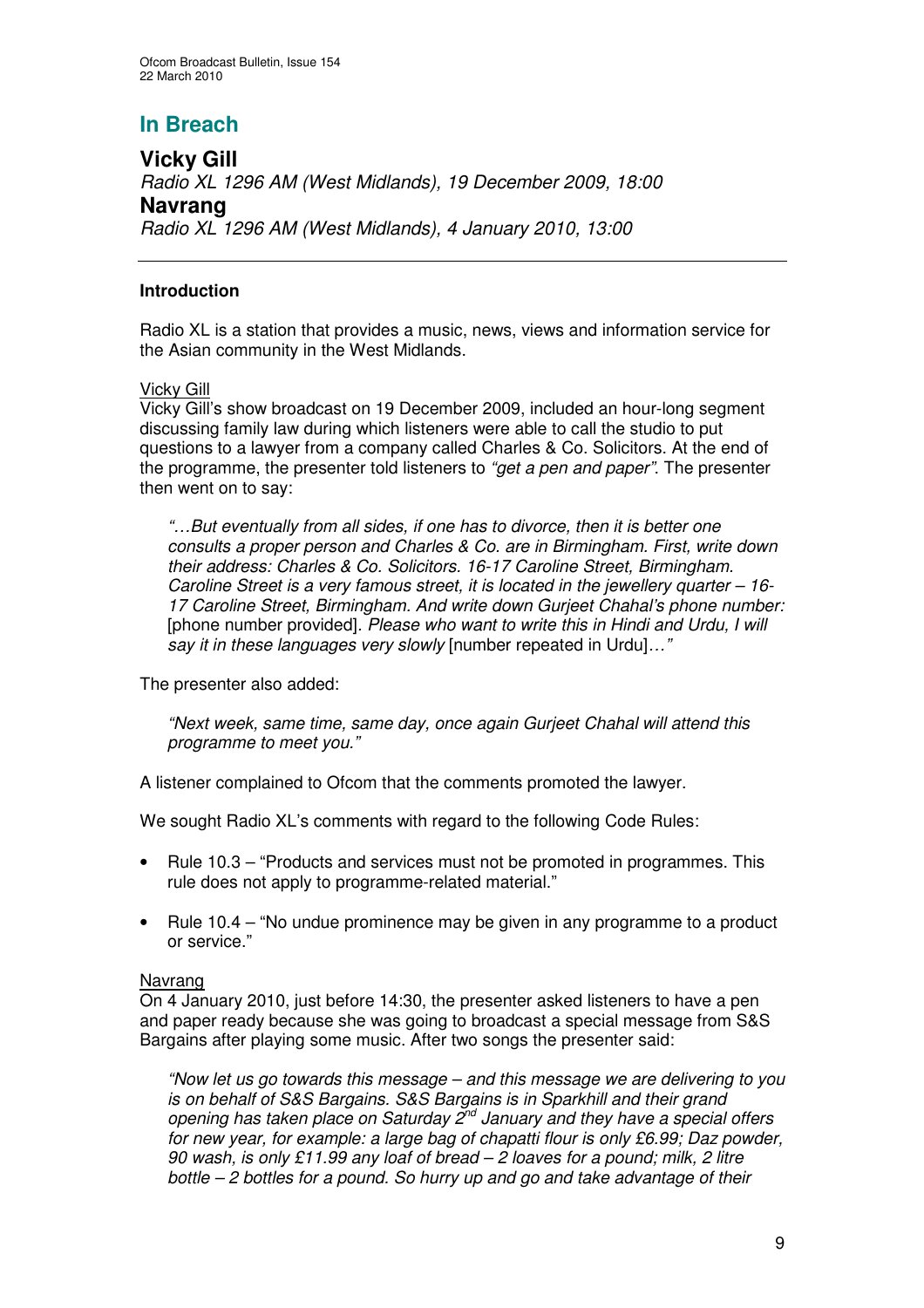*special offers. I will tell their address again: S&S Bargain Centre, whose opening has taken place on 2<sup>nd</sup> January, S&S Bargain Centre, Unit B, 181 Percy Road, Sparkhill, B11 3JS. Telephone:* [phone number provided]*. that is* [phone number repeated]*. We have given you the telephone number of S&S Bargain Centre and their address also. They are S&S Bargain Centre based in Sparkhill. Their grand opening has already taken place on 2 nd January. They have special offers for the new year – the products which we have already told you. If you need these products – why should you not require these products?! – every individual needs these products – go and take advantage of their sale. OK – now we go towards our next song…"*

A listener complained that an advertisement was not separated from editorial content and sounded more like an endorsement by the presenter.

Radio XL confirmed that the promotional material in question was a presenter-read paid-for advertisement.

We therefore sought the broadcaster's comments with regards to Rule 10.2 of the Code, which states:

"Broadcasters must ensure that the advertising and programme elements of a service are kept separate."

#### **Response**

#### Vicky Gill

Radio XL considered that it had ensured that independence of editorial control had been maintained and that the programme has not been distorted for commercial purposes.

With regards to Rules 10.3 and Rule 10.4, Radio XL stated the programme was "used to provide information to [its] listeners regarding family law and not a programme designed to promote the guest" and therefore it was "editorially justified in mentioning the guest's details at the end of the programme". The broadcaster continued that "as an example, in answering questions [the guest] encouraged one listener to contact any family law specialist and any immigration specialist and not her own practice." Radio XL also stated that the guest's legal practice was referred to for just a few minutes at the end of the hour-long programme.

Radio XL continued that the "practitioner [could not] answer everybody's question over the phone; there may be listeners who need[ed] to provide a more detailed history. For their benefit [the lawyer]...mentioned her phone number at the end of the programme", which Radio XL believed was editorially justified and not unduly prominent.

#### Navrang

Radio XL said that it was made aware of the complaint in relation to this programme while Ofcom's investigation into a similar complaint was ongoing<sup>1</sup>. The broadcaster explained that it began to amend its procedures to avoid further breaches of the Code.

(http://www.ofcom.org.uk/tv/obb/prog\_cb/obb149/Issue149.pdf).

<sup>&</sup>lt;sup>1</sup> Following the previous investigation, Ofcom recorded a breach of Rule 10.2 of the Code in relation to similar promotional content broadcast on Radio XL. See Broadcast Bulletin 149, published on 11 January 2010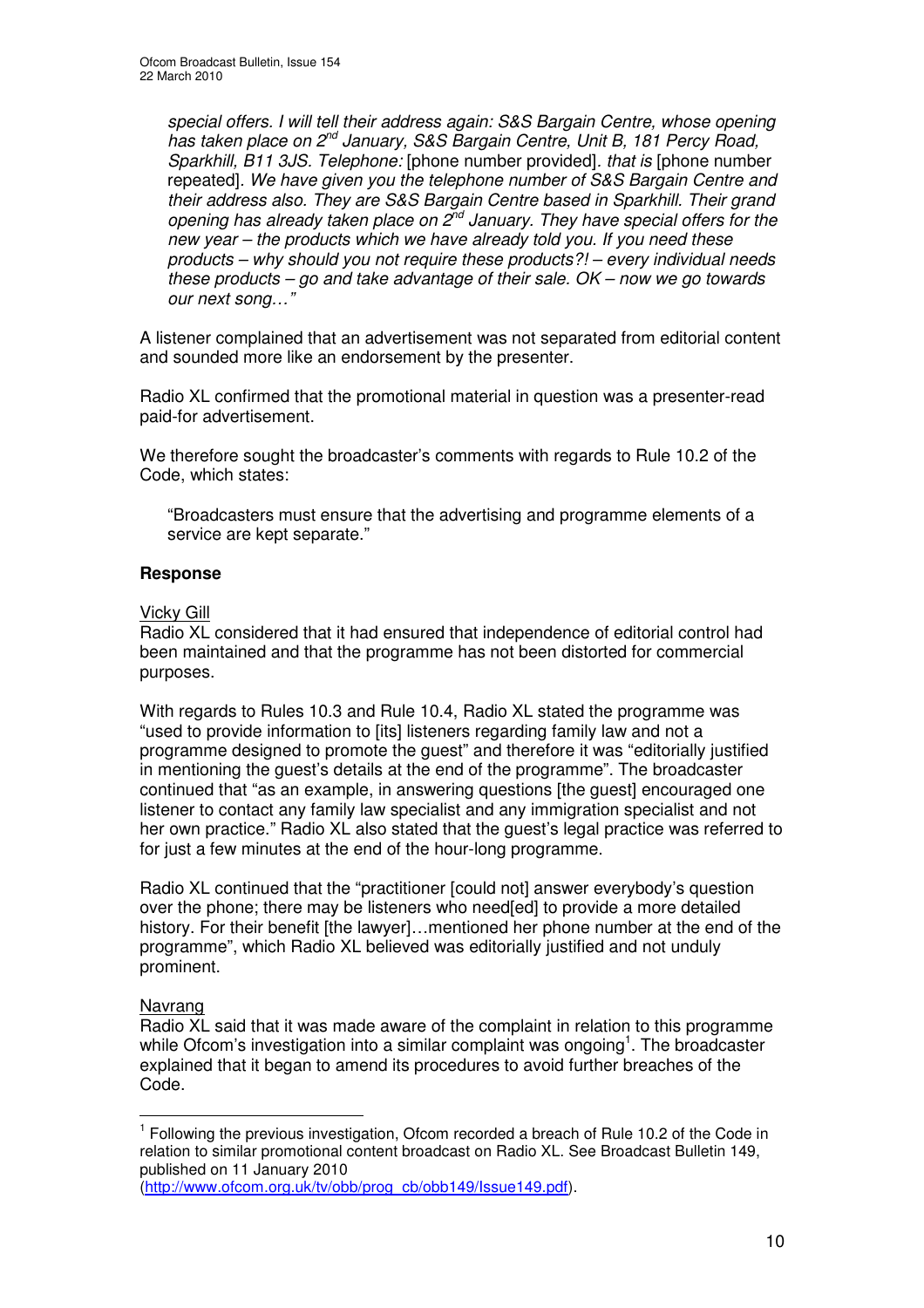However, Radio XL also said that in this case "the presenter did make a separation between the programming and live read by saying, *'Now let us go towards this message – and this message we are delivering to you is on behalf of S&S Bargains…'*"

#### **Decision**

#### Vicky Gill

The Code prohibits broadcasters promoting, or giving undue prominence to, products and services in programmes. This is to ensure there is clear separation between programmes and advertising and to prevent programmes from being distorted for commercial purposes.

In this case, Ofcom recognises that the lawyer from Charles & Co. Solicitors was providing general advice as part of the phone-in programme covering family law. Ofcom also noted Radio XL's explanation that during the majority of the programme Charles & Co. Solicitors was not referred to, and that the guest lawyer had encouraged one listener to contact family law and immigration specialists generally, rather than one specifically working for Charles & Co. Solicitors.

While it may be acceptable for the presenter or the guest to refer to the guest's credentials and the company name, for example to introduce the guest to the audience and explain the guest's speciality or area of experience, such references must not be promotional or unduly prominent. The duration of the references to the guest's company in relation to the duration of the entire programme is only one factor which Ofcom takes into account when judging whether or not a programme has complied with Rules 10.3 and 10.4 of the Code. For instance, we would also consider whether there was editorial justification for referring to the company's contact details, and the manner in which those details were given on air.

In this case, irrespective of the relatively small amount of the programme used to refer to the guest's legal practice, Ofcom considered the references to be problematic under the Code. We judged that telling listeners to *"get a pen and paper"* before proceeding to describe the solicitor's specialism, (i.e. *"if one has to divorce, then it is better one consults a proper person and Charles & Co. are in Birmingham"*), and then providing the name, address and telephone number of the solicitors firm, contained the type of information likely to be included in an advertisement. The content was therefore promotional and provided undue prominence for the company without sufficient editorial justification. Ofcom therefore found the programme in breach of Rules 10.3 and 10.4 of the Code.

#### Navrang

Broadcast output is defined either as editorial (programming) or advertising. One of the two principles upon which Section Ten of the Code is based is to ensure that the advertising and programme elements of a service are clearly separated. To reflect this principle and to ensure transparency in programming, Rule 10.2 of the Code requires that:

"Broadcasters must ensure that the advertising and programme elements of a service are kept separate."

Radio presenters may read advertisements (live or recorded) but broadcasters should ensure that the distinction between advertising and programming is not blurred and that listeners are not confused between them. It is therefore advisable for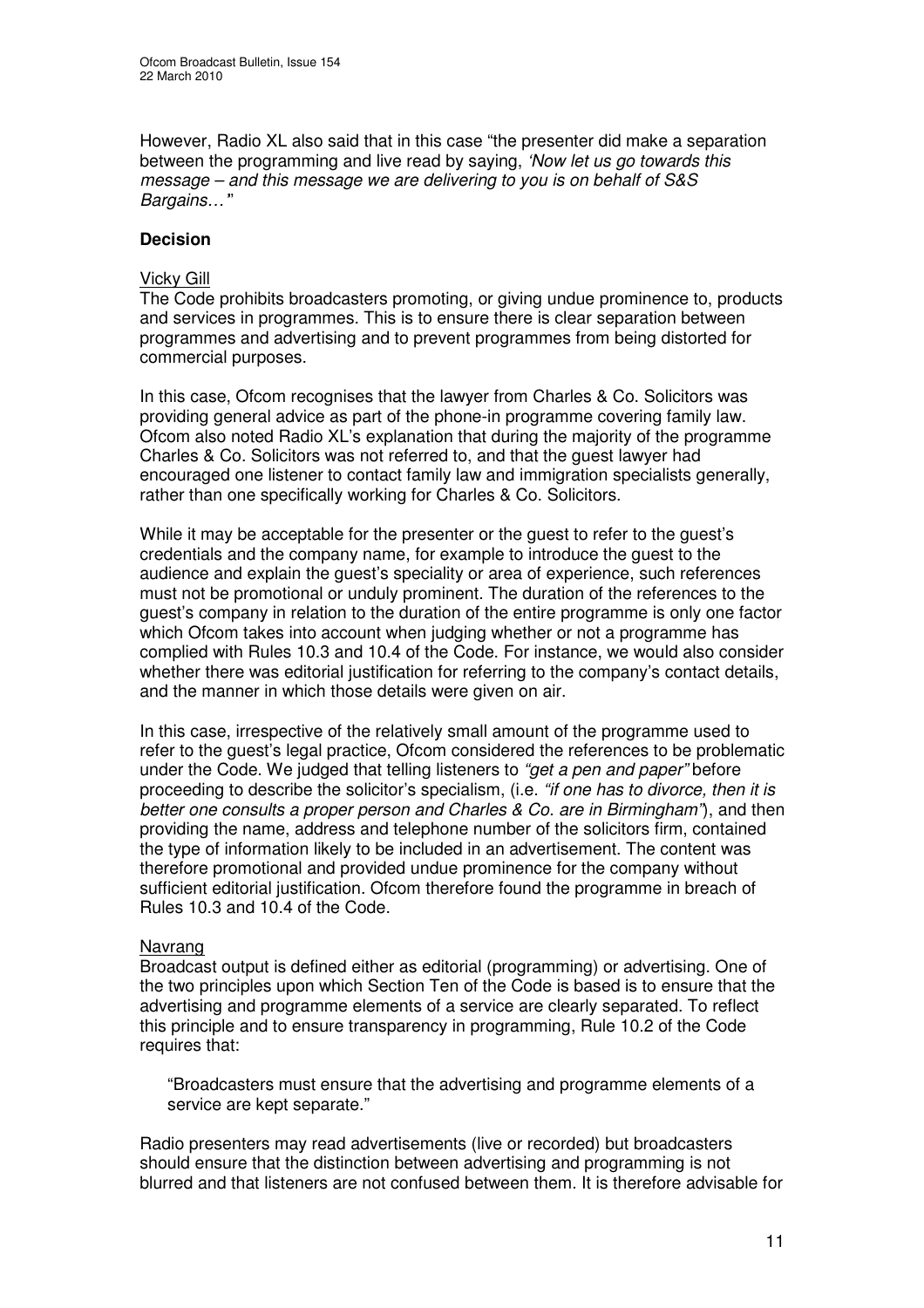presenter-read advertisements to be separated from programming by, for example, a jingle or station ident, or by scheduling them in the middle of a commercial break.

In Broadcast Bulletin 149, published on 11 January 2010<sup>2</sup>, Ofcom recorded a breach of Rule 10.2 of the Code in relation to an insufficiently separated presenter-read advertisement broadcast on Radio XL. Ofcom noted that this new content, regarding a presenter-read live advertisement for S&S Bargain Centre, had been broadcast on Radio XL before its decision on the previous case had been published. However, given that Radio XL's response to Ofcom's investigation of the current case was submitted after the publication of Ofcom's previous decision, Ofcom was concerned that Radio XL still considered that "the presenter did make a separation between the programming and the [presenter-read live advertisement for S&S Bargain Centre]".

Ofcom considered that the 40 second presenter-read paid-for advertisement promoting the S&S Bargain Centre directly followed the broadcast of two songs and was presented seamlessly as programming. Ofcom judged that the words *"Now let us go towards this message – and this message we are delivering to you is on behalf of S&S Bargains…"* was insufficient to separate the advertisement from programming. As the presenter-read advertisement was not separated from programming, the broadcast was in breach of Rule 10.2 of the Code.

**Vicky Gill: Breach of Rules 10.3 and 10.4 Navrang: Breach of Rule 10.2**

<sup>&</sup>lt;sup>2</sup> See <u>http://www.ofcom.org.uk/tv/obb/prog\_cb/obb149/Issue149.pdf</u>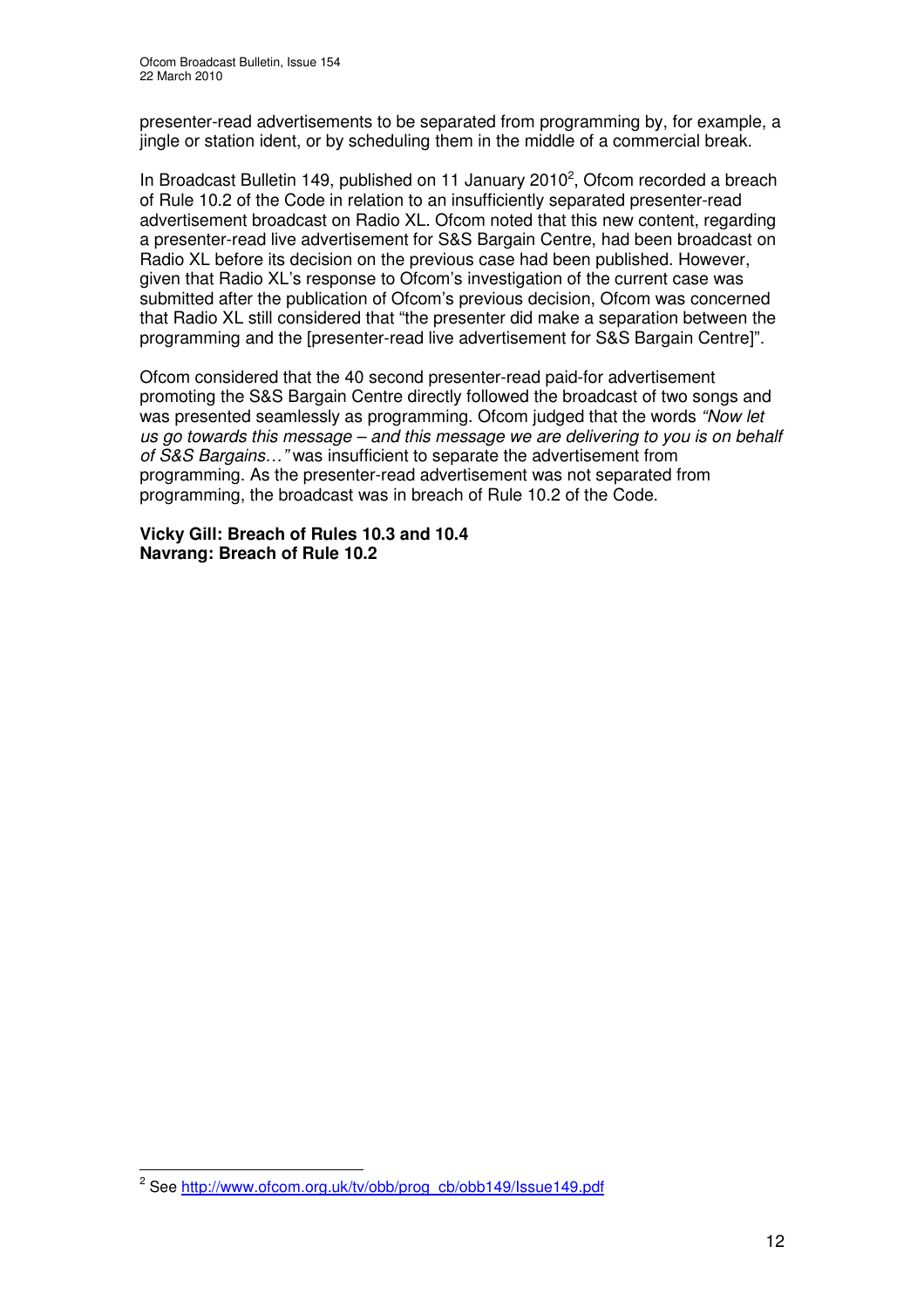# **In Breach**

**Hot Country** *Rural TV, 28 December 2009, 22:00*

#### **Introduction**

Rural TV is a channel which focuses on outdoor and countryside interest programming, and country and western music.

Ofcom received a complaint that the sponsor credit for a country and western music programme, *Hot Country*, contained information which could be deemed to be calls to action. The complainant was also of the view that advertising had appeared within the programme itself.

On reviewing the material, we noted the sponsor credit, which was a single title card, included the caption: *"For more information call…"* , before giving the sponsor's telephone number. We also observed that the same title card was used during a paid-for advertisement for the company which appeared in an advertising break during the same programme.

Ofcom asked the broadcaster for its comments on Rule 9.13 of the Code which requires that sponsorship is clearly separated from advertising, and that sponsor credits must not contain advertising messages or calls to action.

In addition, within the programme itself, a singer talked about a country music weekend holiday and gave details of its location, the services offered and booking information. This appeared to Ofcom to be advertising.

Ofcom sought the broadcaster's comments on this aspect of the material under Rule 10.2, which requires that advertising and programme elements are kept separate.

#### **Response**

Rural TV accepted the sponsor credit included a call to action and the advertising for the company placed in the advertising break was the same as the sponsor credit. It also said the country music weekend segment should have been placed in an advert break. The breaches were, it said, due to insufficient compliance checking on its part. The broadcaster apologised for all of the lapses.

The broadcaster said *Hot Country* was produced by a production company which was not entirely familiar with the Code, although Rural TV said it had endeavoured to ensure the company was familiar with Ofcom's requirements.

Rural TV said the programme was supplied very close to the broadcast deadline and, unusually, also included advertising. The broadcaster acknowledged that although it had checked the programme for technical and regulatory compliance, this check had not been sufficient.

Since this incident occurred, the broadcaster said it has ensured the production company fully understands the requirements of the Code. All relevant staff have been reminded that the late receipt of a programme is not an excuse for inadequate compliance checks.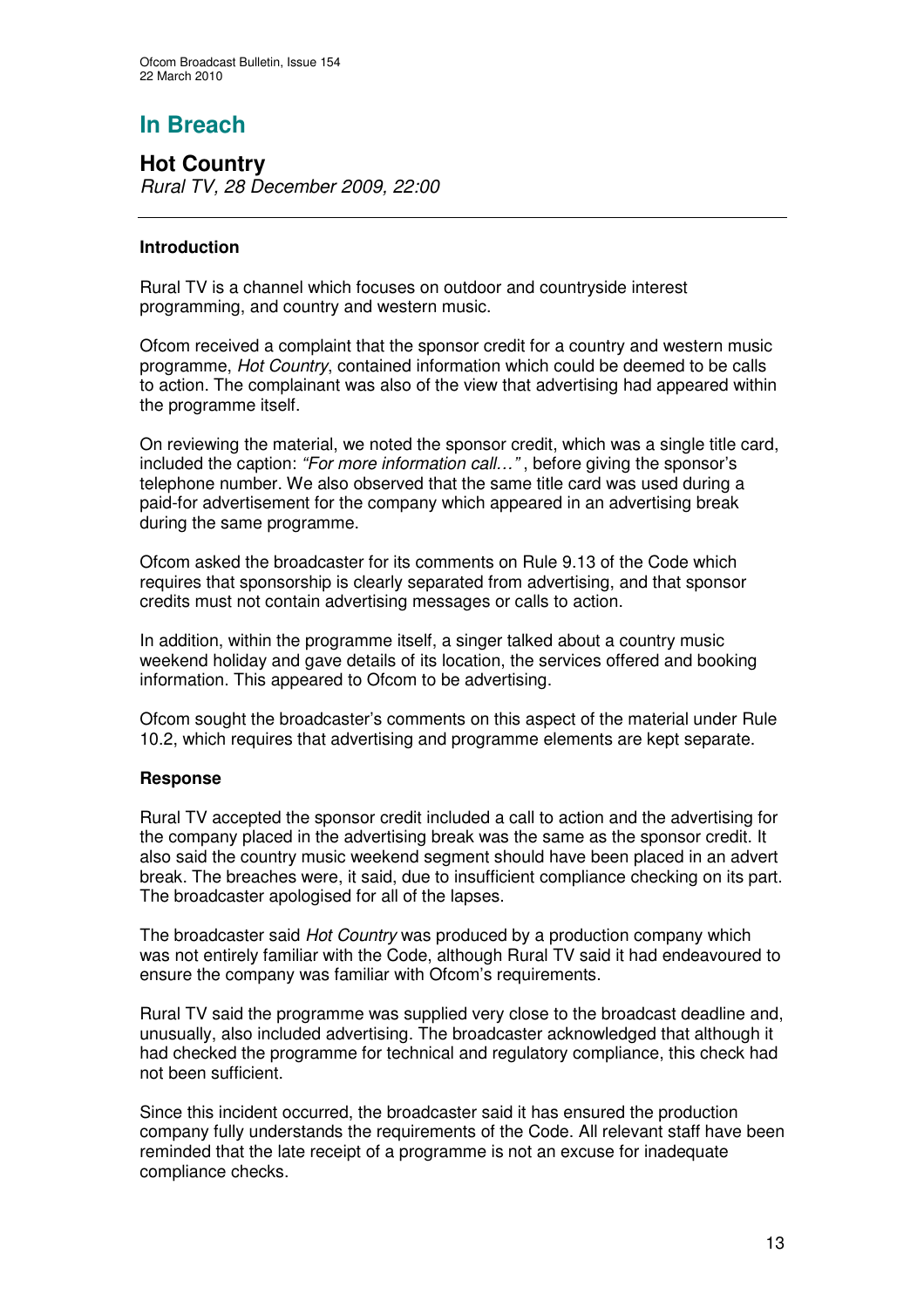#### **Decision**

European legislation, the Audiovisual Media Services (AVMS) Directive, states that broadcasters can only transmit a set amount of advertising per hour. Sponsorship credits are exempt from this limit and are treated as part of the sponsored programme. Therefore, to ensure that sponsorship credits are distinct from advertising, the Directive requires that sponsored programmes "shall not directly encourage the purchase or rental of goods or services, in particular by making special promotional references to those products or services.

As made clear in previous Broadcast Bulletins (see Bulletins 130 and 146), Ofcom's guidance<sup>1</sup> on the rules relating to sponsorship states that the purpose of a sponsor credit is to inform viewers about the sponsorship arrangement between the sponsor and the programme. Credits should not be used as a vehicle to promote the sponsor's products or services, nor should they directly invite the audience to contact the sponsor.

Under Rule 9.13, sponsor credits should not contain calls to action. While basic contact details can be given in credits (such as a website address or a telephone number), this should not be accompanied by language which could be seen as inviting the audience to contact the sponsor. In this case Ofcom found that the use of the phrase, *"For more information call..."* invited viewers to contact the sponsor and was therefore a call to action, in breach of Rule 9.13.

Additionally, Ofcom noted the same title card that was used in this sponsor credit was also used within a paid-for advertisement for the company that appeared in an advertising break during the same programme. This did not amount to a clear separation of sponsorship from advertising, and for this reason a further breach of Rule 9.13 has been recorded.

Broadcasters are required to keep advertising and programme elements separate to ensure programmes are not distorted for commercial purposes. Rural TV admitted the segment where a country music holiday was promoted was an advert incorrectly placed within programme time. Therefore the programme was also in breach of Rule 10.2.

Ofcom welcomes the tighter compliance measures introduced by Rural TV to ensure its output remains compliant with the Code.

#### **Breaches of Rules 9.13 and 10.2**

<sup>&</sup>lt;sup>1</sup>See www.ofcom.org.uk/tv/ifi/guidance/bguidance/section9\_2009.pdf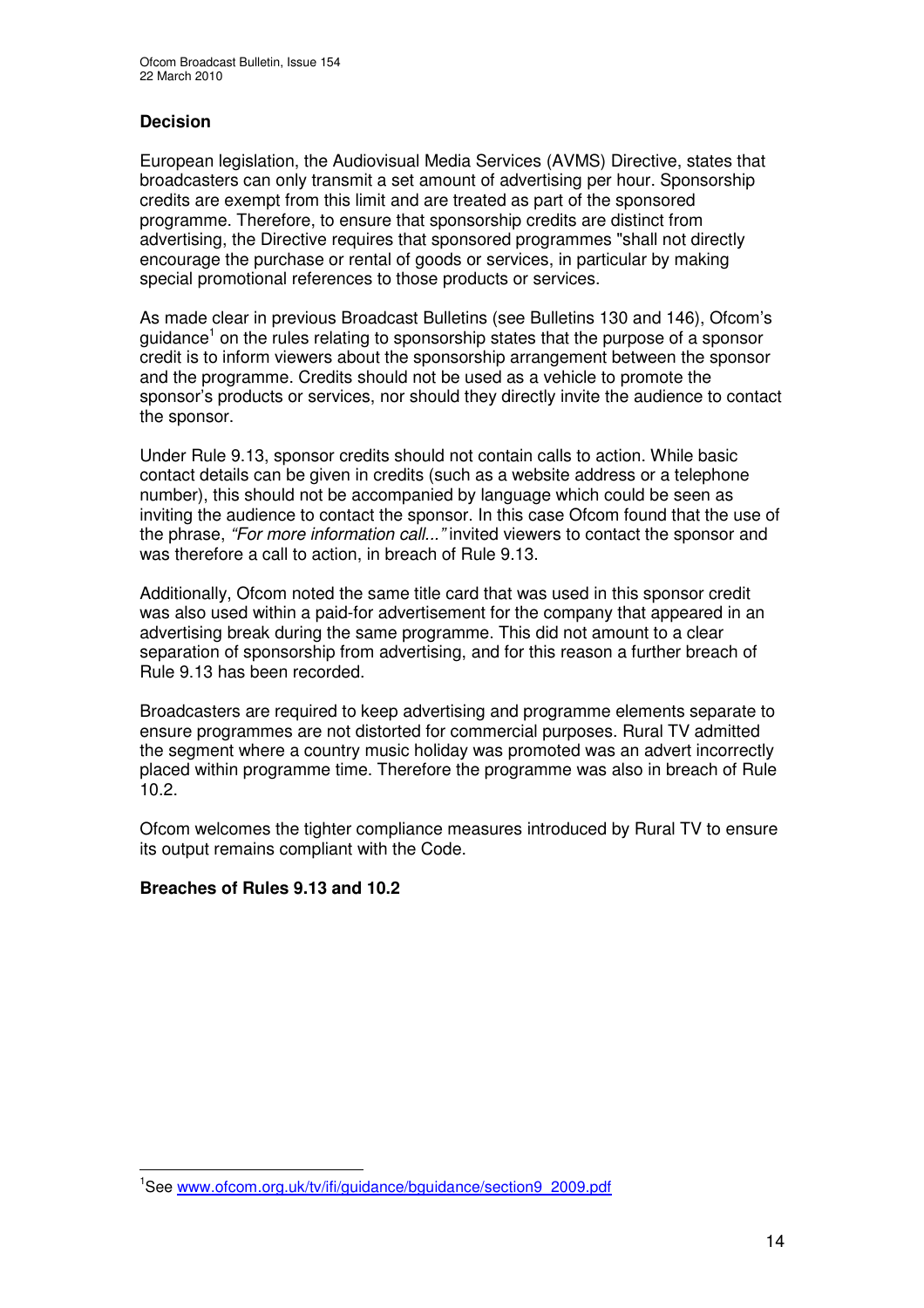# **Resolved**

## **Dickinson's Real Deal**

*ITV1, 19 January 2010, 14:00*

#### **Introduction**

*Dickinson's Real Deal* is a daytime entertainment programme based on the valuation of antiques. Each edition features a viewer competition that requires participants to answer a multiple choice question correctly to enter a prize draw. Viewers can enter via a premium rate telephone number (costing £1 from a BT line) or text message (costing £1 each plus the user's standard network rate), or for free via ITV's website. The competition is promoted four times at regular intervals during the programme.

Ofcom received one complaint from a viewer who noted that the question posed by the voiceover did not correspond to the question on-screen. The complainant said that this would have affected the fairness of the competition as it was unclear which question viewers were supposed to answer.

Ofcom asked ITV Broadcasting Limited ("ITV"), who complied the programme on behalf of the ITV Network, for its comments under Rules 2.13 (competitions must be conducted fairly) and 2.14 (broadcasters must ensure that viewers are not materially misled about any competition) of the Code.

#### **Response**

ITV explained that because this was a repeat of a previously broadcast series, each episode was re-edited by the production company, RDF Television, to include new competition questions. The programme in question contained three correct promotions of the competition. However, the final promotion featured the correct graphic but the voiceover related to a previous competition. This was identified by the production team but owing to an error in the dubbing process, it was not corrected. Further, the ITV Compliance adviser responsible for *Dickinson's Real Deal* did not detect the discrepancy when clearing the programme for transmission.

The broadcaster said it was alerted to the matter by a small number of complaints that it had received. It concluded that there was a clear possibility of viewer confusion caused by the error and so cancelled the competition for that day and implemented a refund procedure. It broadcast an on air announcement about the cancellation during the end credits of the following day's edition, referring viewers to its website for details of how to obtain a refund. It added that it was able to automatically reimburse entrants who called from a BT account and that it had established a call centre to contact other telephone entrants to arrange repayment. Further, ITV said that it had sent text message entrants instructions on how to obtain a refund. At the time of its response, ITV said it had already refunded 5,026 of the 15,984 entrants eligible and that any monies not claimed within three months would be donated to charity.

ITV apologised for any confusion to viewers caused by this oversight and has since introduced an additional check made by the Series Editor if any changes have been made to the original programme. It also pledged to be extra-vigilant when checking this particular element of the show to prevent a repeat incident.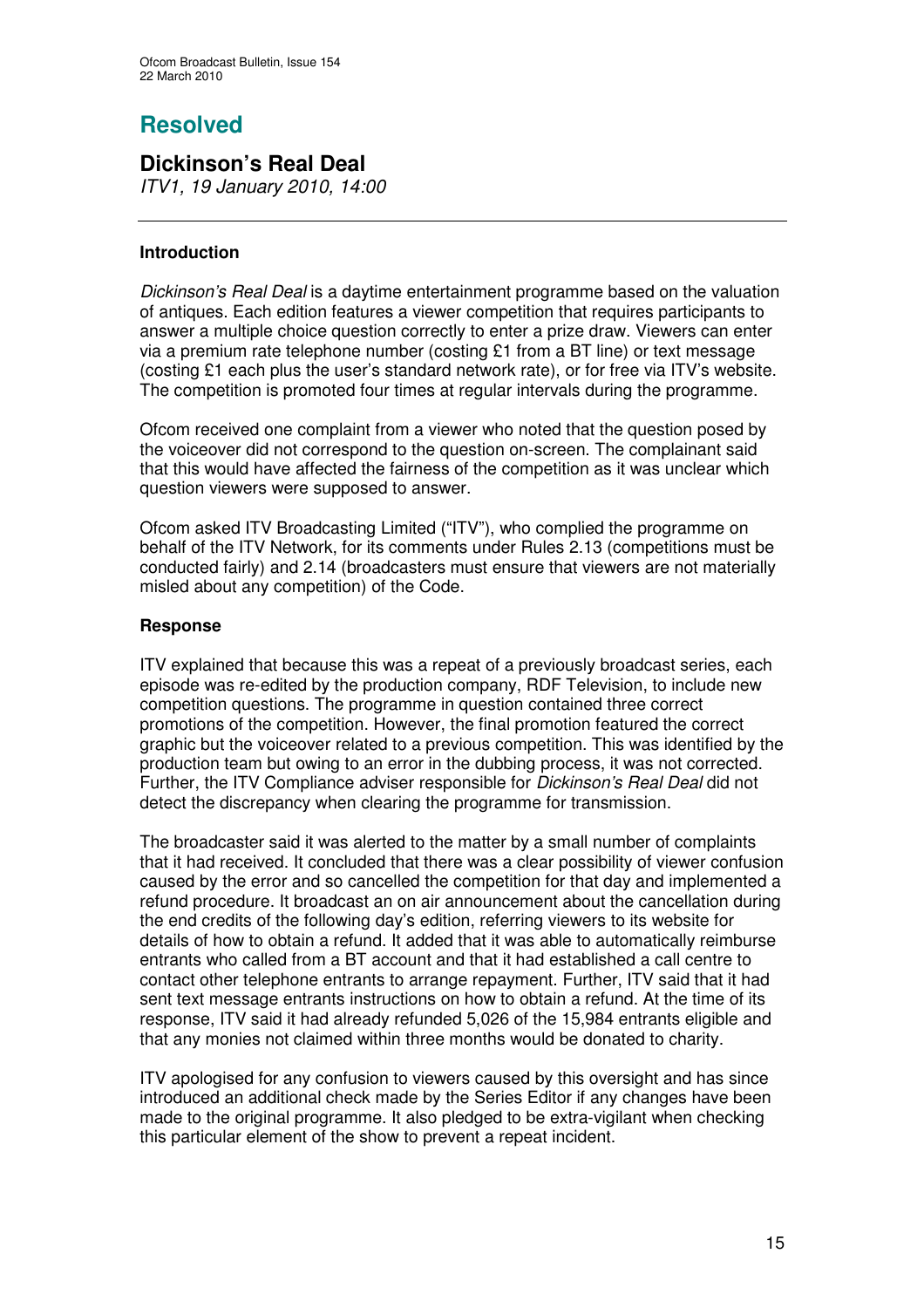#### **Decision**

Rule 2.13 of the Code requires broadcasters to conduct competitions fairly. Rule 2.14 states that viewers should not be materially misled by competitions.

Ofcom was concerned that the discrepancy between the competition question broadcast in vision and in audio had been identified, but was then not corrected during post-production. Further, the error also went undetected by ITV's compliance adviser. This led to the broadcast of materially misleading information which could have impacted the fairness of the competition, and had the potential to cause viewers financial loss.

However, Ofcom accepted that this was an isolated incident arising from an unusual sequence of human errors. Further, we noted the prompt refund procedures put in place to compensate entrants, and that the broadcaster had improved its processes to prevent a recurrence. We therefore considered the matter resolved.

#### **Resolved**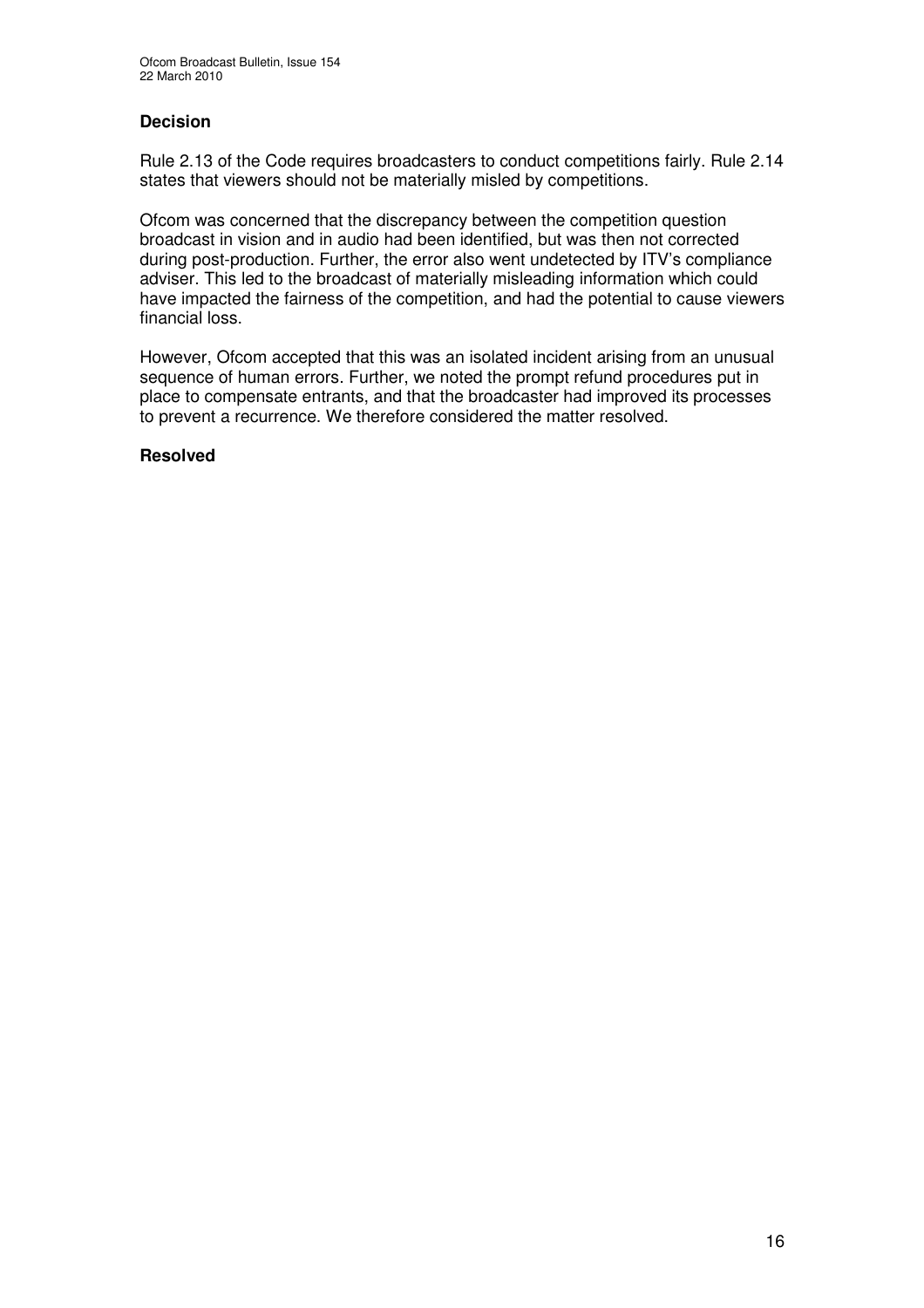# **Not In Breach**

## **Dispatches: Inside Britain's Israel Lobby**

*Channel 4, 16 November 2009, 20:00*

#### **Introduction**

This edition of *Dispatches* was presented by journalist Peter Oborne. It sought to establish the extent of the alleged influence of the pro Israel lobby on British politicians and asked what effect this influence had on the Middle East policies of the Conservative and Labour parties in particular. The presenter began the programme with the following:

*"Dispatches reveals the activities of the most effective lobby working inside British political parties….we investigate the Israel lobby's bankrolling of British politicians."*

He then said:

*"I resolved to ask questions. How does the pro-Israel lobby in Britain work? Who runs it? And how does it get results?"*

The programme was an investigation into several individual organisations, and the people who ran them. The programme said that these groups formed part of the pro-Israeli lobby in Britain and sought to demonstrate how they *"bankrolled"* some British politicians. The programme also questioned the attitude of some lobby groups to elements of the British press, describing what it said were aggressive methods of complaint to the Press Complaints Commission against *"anti-Israeli reporting".*

Ofcom received 50 complaints about certain aspects of the programme. These complaints fell into four groups:

- a) the programme was biased against Israel and/or the Israeli government;
- b) it did not adequately explain fully the background to the current situation in the Middle East;
- c) it was anti-Semitic; and
- d) it was overly critical of certain lobby groups.

Ofcom viewed the programme in light of these complaints. We examined the material under the due impartiality rules in Section Five of the Code; and the rules on offensive material in Section Two.

#### **Decision**

#### a) Due Impartiality

Complainants believed that the programme lacked balance and was one sided.

In exercising its functions Ofcom must take account of the right to freedom of expression. This encompasses the broadcasters' right to transmit and the audience's right to receive creative material, information and ideas without interference but subject to restrictions prescribed by law and necessary in a democratic society. This right is enshrined in the European Convention on Human Rights. The rules in the Code seek to balance this right to freedom of expression against the need to apply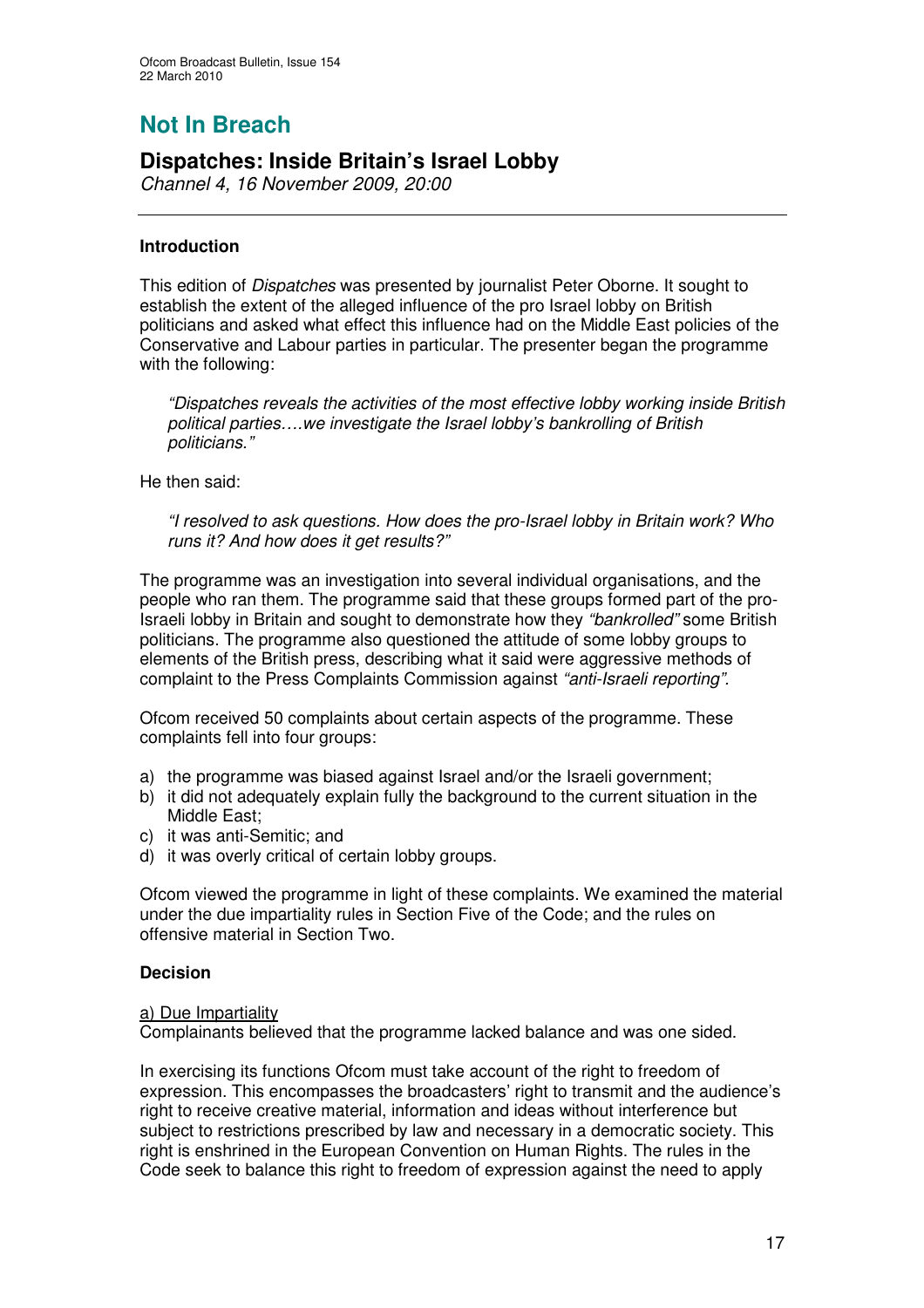restrictions. These restrictions include such statutory duties as the requirement for broadcasters to preserve "due impartiality" on certain matters. Ofcom recognises that Section Five of the Code, which sets out how due impartiality must be preserved, acts to limit, to some extent, freedom of expression. This is because its application necessarily requires broadcasters to ensure that neither side of a debate relating to matters of political or industrial controversy and matters relating to current public policy is unduly favoured.

Ofcom also acknowledges that Channel 4's statutory remit requires it to provide *"…a broad range of high quality and diverse programming which, in particular ….exhibits a distinctive character."*

Ofcom considers it of paramount importance that broadcasters, such as Channel 4, continue to explore controversial subject matter. While such programmes can polarise opinion, they are essential to our understanding of the world around us.

Section Five states that due impartiality must be preserved by the broadcaster on "matters of political or industrial controversy and matters relating to current public policy." The Code explains in summary that these are "political or industrial issues on which politicians, industry and/or the media are in debate..."

Ofcom had first to establish whether *Dispatches, Inside Britain's Israel Lobby* contained subject matter requiring the application of the due impartiality rules. We noted that several complainants considered this programme was biased against the Israeli State and its policies. However, we considered that the programme was not a discussion about arguments for and against Israeli policy. Rather, it was clearly an 'investigation' into the activities of organisations and individuals who allegedly lobby UK political parties from a pro-Israeli perspective to influence political debate and public policy.

In this case, taking into account all the circumstances, and bearing in mind the context of the programme described in the Introduction above, Ofcom concluded that on balance the programme was subject to the due impartiality rules. This is because an issue of political controversy was being discussed. This was not the politically controversial debate surrounding the policies and actions of the Israeli State in the Middle East and beyond. Rather the issue of political controversy was: the alleged effect of political lobby groups, supportive of the state of Israel, and its policies; and the methods of those lobby groups, and their attempts to influence political debate and public policy in this country.

Given that the programme's investigative format, looking into activities of certain individuals and organisations, the editorial narrative of the programme reflected what the reporter had discovered. It focussed on the methods of these lobby groups and the effect these organisations had on the policies of particular political parties. Such investigative programmes will always take on a certain editorial approach to the subject matter, but nevertheless, such programming must always ensure that due impartiality is maintained.

For example footage was shown of the Conservative Shadow Foreign Secretary, William Hague, describing the Israeli response to attacks from Hezbollah as "*disproportionate*". The programme then sought to demonstrate what it saw as pro-Israel lobby groups' over reaction to Hague's criticism. It described how Mr Hague's "*moderate"* comment met strong reaction from the Conservative Friends of Israel ("CFI"): a letter was published in *The Spectator* magazine strongly criticising his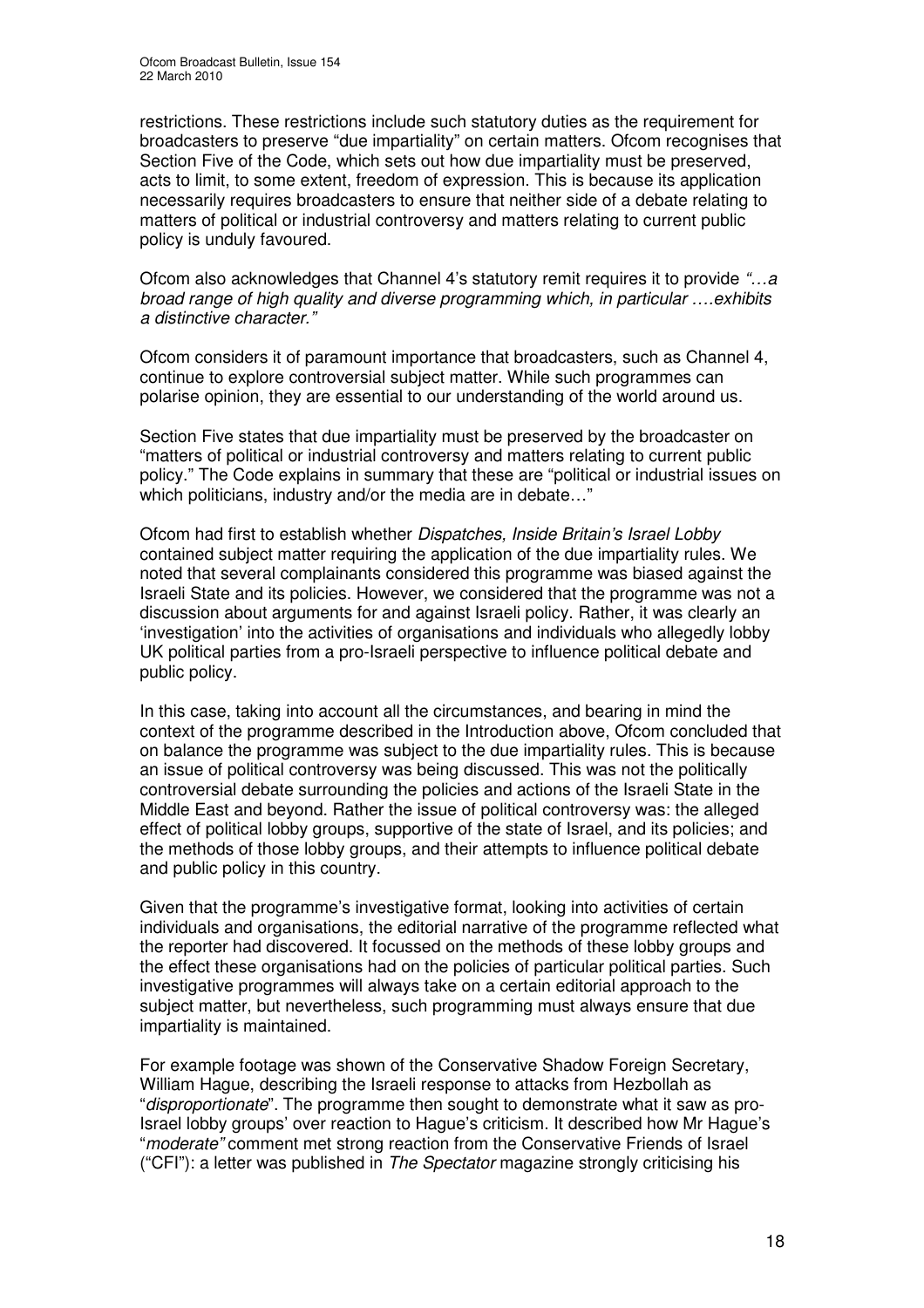remark; there was a cessation of donations to Mr Hague by the CFI; and the director of the CFI (according to the programme):

*"…had a meeting with David Cameron at which it was understood that terms such as 'disproportionate' are not the sort that Conservatives should use to describe Israeli military action."*

Another example of this approach by the programme occurred when the presenter, seen at the Conservative party Conference, said:

*"the longer I'm here, the more I'm beginning to feel that the CFI's purpose is to make sure David Cameron's Middle East policy is in step with the political agenda of the current Israeli government."*

In this , the programme, although not offering a view on Conservative policy on the Middle East, expressed a view on what certain lobby groups would *like* that policy to be. In demonstrating, in its view, the lobby groups' attempts to influence political process and public policy, we considered that it was incumbent on the broadcaster to maintain due impartiality in this case.

Given the above, Ofcom considered whether the programme complied with Rule 5.5, which states that: "Due impartiality on matters of political or industrial controversy and matters relating to current public policy must be preserved on the part of any person providing a service…".

We noted that during the programme where allegations were made against particular lobby groups or individuals, the viewpoints of those groups or individuals were included in the programme. For example, the programme included statements from: the CFI; and Poju Zabludowicz, an individual who the programme alleged was connected to an organisation called Britain's Israel Communications and Research Centre ("BICOM"). In addition, the programme included an interview with Lorna Fitzsimons, Chief Executive of BICOM.

Overall the reporter set out a series of legitimate questions. Such as:

#### *"How does the pro-Israel lobby work? Who runs it? And how does it get results?*

The programme then aimed to answer these questions by gathering evidence. However, importantly it did so while still ensuring that opposing views were also recognised.

Given the above, we considered that the programme included views from the organisations and individuals highlighted in the programme as being active as lobbying in sympathy to the Israeli State. In Ofcom's view this was a legitimate investigation into the activities of lobby groups, which approached the subject with "due impartiality" in accordance with Rule 5.5.

Several complainants were also concerned that groups featured in the programme – notably the CFI, Labour Friends of Israel and BICOM – were treated unfairly. Others objected to the broadcast of footage of the residences of individuals connected to these organisations. In Ofcom's view these complaints were related to fairness and privacy. Ofcom will normally only consider such complaints when they are made by a "person affected" by a programme, for example a member of one of the organisations concerned or someone authorised by them. We have not received any such complaint and so did not to investigate these concerns further.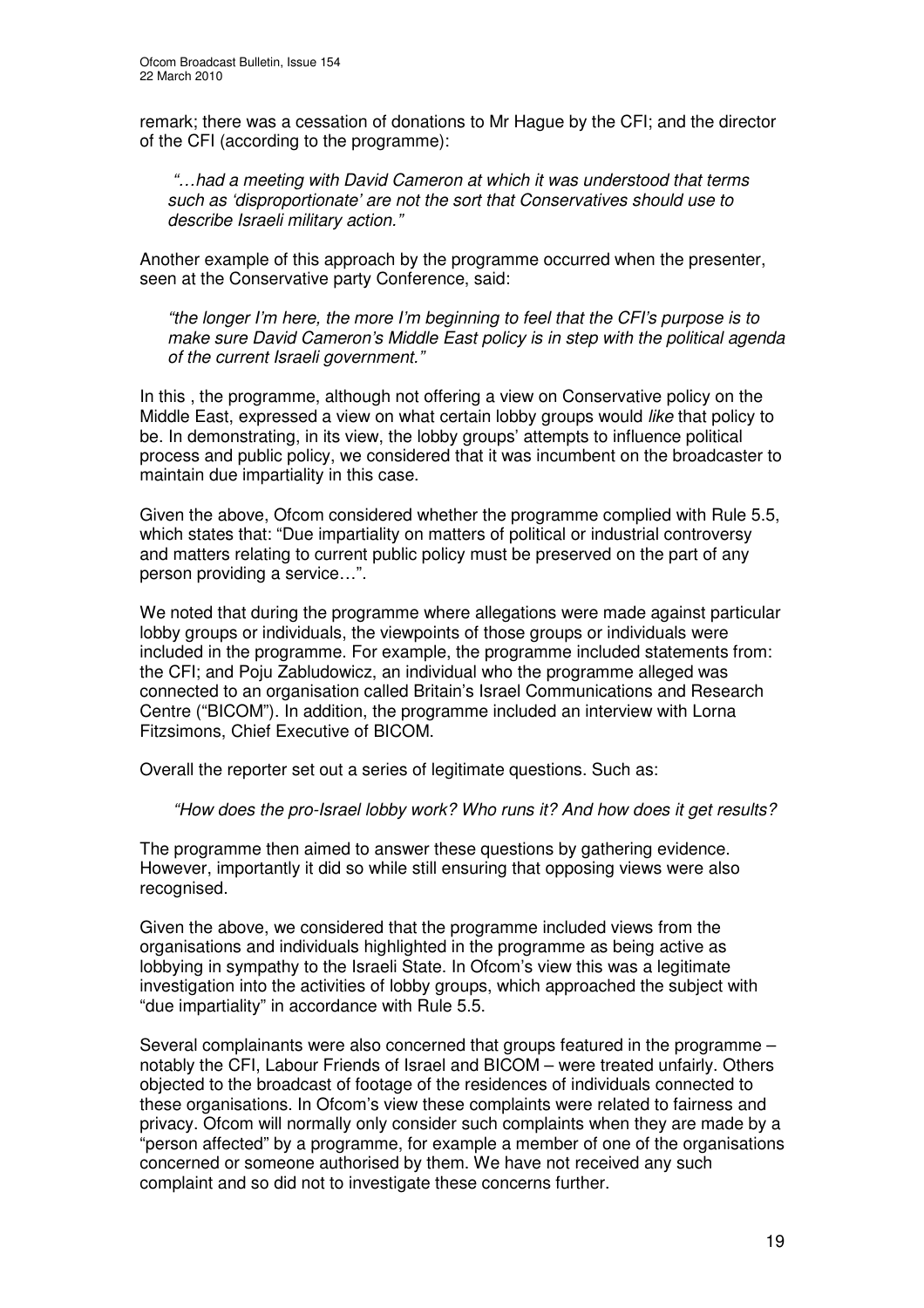#### b) The Middle East

Some viewers complained that the programme did not fully explain the background to the Middle East situation. However, what areas a programme does and does not cover is purely an editorial decision for the broadcaster and not a matter for Ofcom (so long as the programme complies with the requirements of the Code). In any event, it should be noted that this programme was an investigation into the alleged influence of the Israeli lobby on British politics and did not seek to examine the Middle East issue.

#### c) and d) Offence

Some complainants were offended by the programme because they believed it was anti-Semitic. Ofcom considered these complaints under Rule 2.3 of the Code which requires that material which may cause offence is justified by the context. Under "meaning of context" the Code lists a number of factors. These include the editorial content of the programme and the service on which it is broadcast.

It is inevitable that a programme of this nature will include frequent references to Israel and Judaism. It can also be expected to refer to prominent figures in the Jewish community and portray groups that are pro-Israel. Given the editorial content of this programme described above, and the way the programme sought to expose what it said was the way pro-Israel lobbyists use financial means to gain political influence, it is almost inevitable that many of the references to prominent figures and groups would be critical. However, such a critical analysis does not, in Ofcom's view, constitute anti-Semitism. Importantly, Ofcom found that these references, and the programme overall were directed towards individuals or organisations because of their alleged actions and activities and not because of their religion. In this case generally accepted standards were applied by the broadcaster and there was no breach of Rule 2.3.

#### **Not in Breach of Rule 5.5 and Rule 2.3**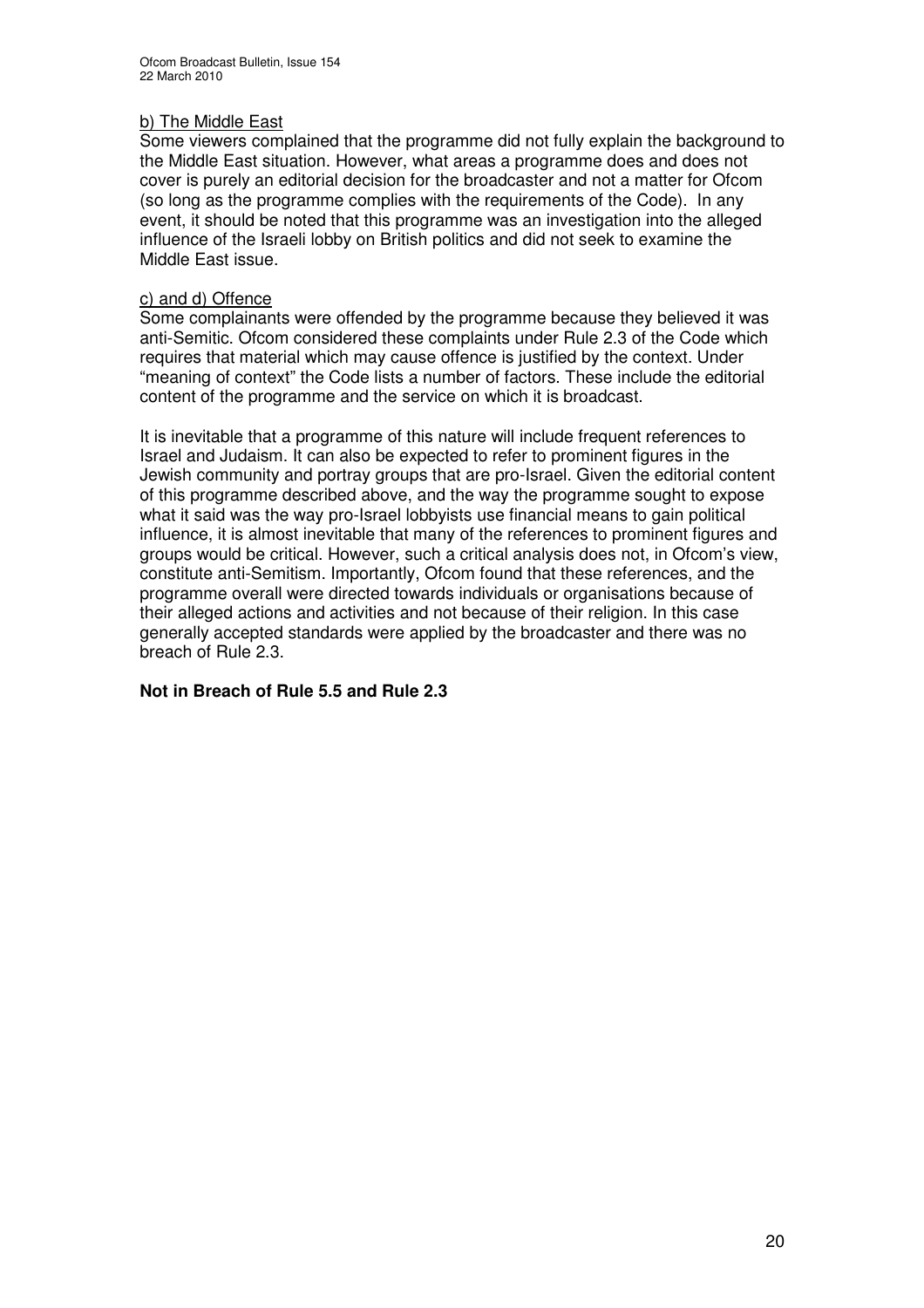# **Advertising Scheduling cases**

## **In Breach**

## **Advertising scheduling**

*Sci-Fi Channel, 20 December 2009, 12:00*

#### **Introduction**

Rule 4 of the Code on the Scheduling of Television Advertising ("COSTA"), states: "time devoted to television advertising and teleshopping spots on any channel in any one hour must not exceed 12 minutes".

This rule implements the requirements of European legislation, the Audiovisual Media Services (AVMS) Directive.

As part of Ofcom's routine monitoring of broadcasters' compliance with COSTA, Ofcom noticed that a total of 16 minutes of advertising was transmitted on the Sci-Fi Channel during one clock hour. This is 4 minutes more than is permitted. Ofcom wrote to NBC Global Universal Networks ("NBC Universal"), the licence holder for the Sci-Fi Channel, for its comments under Rule 4 of COSTA.

#### **Response**

NBC Universal, having investigated the incident further, acknowledged that in this instance, the Sci-Fi Channel had not complied with Rule 4 of the Code. The broadcaster explained that due to human error the length of programme broadcast between 11.00 hours and 13.00 hours had not been properly checked and as a result a five minute commercial break was broadcast during the incorrect hour period. This created a 4 minute overrun of advertising in the 12.00 hour (and left the 11.00 hour 5 minutes short of advertising).

Whilst normally, such an anomaly would be identified through the daily minutage report, the broadcaster explained that in this instance the anomaly was not noticed. The broadcaster said it would ensure further training is delivered and will stress the need for greater diligence amongst employees in order to minimise the risk of a recurrence.

#### **Decision**

Ofcom notes that NBC Universal has taken further steps to ensure compliance with COSTA. However, this failure followed an earlier minutage overrun on the Sci-Fi Channel, on 22 November 2009. In that case, NBC Universal had informed Ofcom that sufficient procedures had been implemented to minimise the risk of a recurrence.

Ofcom is concerned that NBC Universal's procedures were not robust enough to prevent this second overrun (in one month) from occurring, and in the circumstances has found the channel in breach of Rule 4 of COSTA.

Ofcom may consider further regulatory action if this problem recurs. This breach will be held on record.

#### **Breach of Rule 4 of COSTA**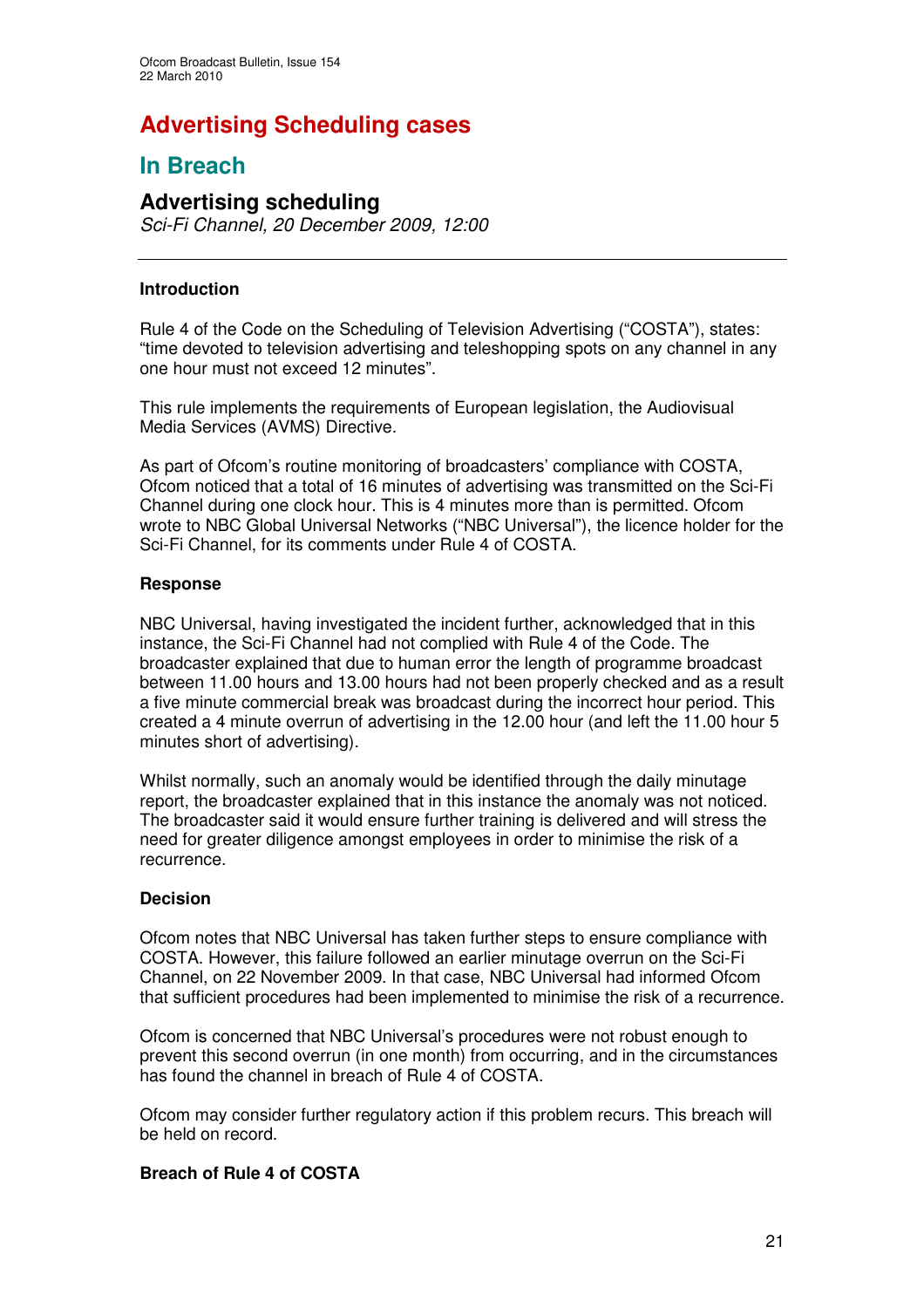# **Fairness and Privacy Cases**

## **Upheld**

## **Complaint by Mr G**

*Big Trouble in Thailand, Bravo, 19 October 2009*

**Summary:** Ofcom has upheld this complaint made by Mr G of unwarranted infringement of privacy in the programme as broadcast.

This episode included a story about Mr G, who visited a police station in Thailand to report that he had been the victim of fraud. There was a programme making team at the police station and, whilst he was there, Mr G gave an interview in which he described his ordeal. He said that he had been visiting Thailand for eight years and had befriended a local woman working as a hotel manageress. The woman asked Mr G to contribute money to a property venture and he paid a total of £50,000 into a bank account created by the woman, who subsequently absconded with the money. Mr G said that the interview was not to be broadcast.

Mr G complained that his privacy was unwarrantably infringed in the broadcast of the programme.

In summary Ofcom found that, given the nature of the subject matter together with the express agreement Mr G had with the programme makers for his interview not to be broadcast, he had a legitimate expectation of privacy in relation to the interview footage. His privacy was infringed as a result of the broadcast of the interview. Ofcom did not consider that there was a sufficient public interest in the broadcast of the footage of Mr G, or any other justification which outweighed his right to privacy. Ofcom therefore found that Mr G's privacy was unwarrantably infringed in the broadcast of the programme.

#### **Introduction**

On 19 October 2009, Bravo broadcast an edition of its investigative entertainment programme *Big Trouble in Thailand*. The series followed police volunteers who worked in the tourist resorts of Thailand supporting the Thai police service. The introduction for the programme said:

*"To combat Thailand's reputation as a dangerous holiday destination 500 tourist police volunteers have been drafted in from around the world… we have exclusive access to this unique law enforcement unit as they take on drugs, drug users, victims of violence, sex tourists and home travellers who are in big trouble".*

The programme included a story about Mr G, who visited a police station in Thailand to report that he had been the victim of fraud. There was a programme making team at the police station and, while he was there, Mr G gave an interview in which he described his ordeal. He said that he had been visiting Thailand for eight years and had befriended a local woman working as a hotel manageress. The woman asked Mr G to contribute money to a property venture, which included the building of 10 retirement homes. Mr G paid a total of £50,000 into a bank account created by the woman, who subsequently absconded with the money. Mr G's interview was included in the programme and he was clearly identifiable.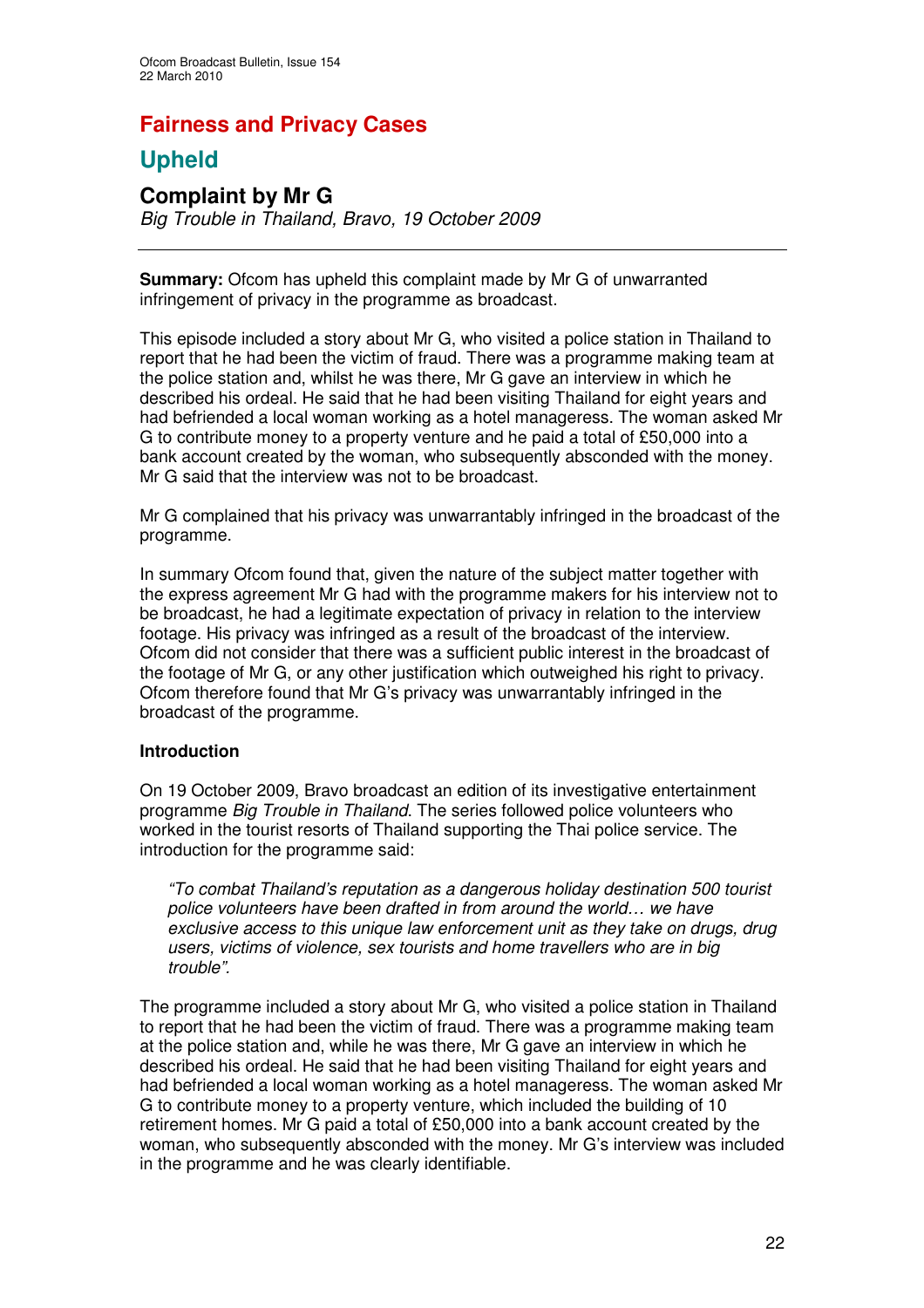Mr G complained that his privacy was unwarrantably infringed in the programme as broadcast.

#### **The Complaint**

In summary, Mr G complained that his privacy was unwarrantably infringed in the programme as broadcast in that the interview, in which he disclosed information about the crime he was reporting, was still shown despite stipulating that his contribution was not for broadcast. Mr G said that he had signed a consent form, before giving his interview which stated "on condition of non broadcast or distribution".

#### **Bravo's case**

Virgin Media Television ("Virgin"), responsible for compliance at Bravo, responded to Mr G's complaint. Virgin said that an instruction by Mr G that his contribution was not to be included in the broadcast of the programme was overlooked and was included in error. It said this occurred towards the end of the production of the programme, with the production team extremely busy in post production. Virgin said that this was a mistake for which the production company apologised for directly to Mr G and took immediate steps in its attempt to remedy. It said that it was unusual for an interviewee to agree to be filmed and then amend a release form to request that the material not be used. Virgin said that in the final segment of the unedited footage Mr G stated that he was hopeful that the publicity of telling his story would motivate the authorities to not want to "lose face". Virgin said that the edit of the show was completed in London and the interview was filmed in Thailand. It said that the cameraman/interviewer was not in attendance at the edit.

#### **Decision**

Ofcom's statutory duties include the application, in the case of all television and radio services, of standards which provide adequate protection to members of the public and all other persons from unfair treatment and unwarranted infringement of privacy in, or in the making of, programmes included in such services.

In carrying out its duties, Ofcom has regard to the need to secure that the application of these standards is in the manner that best guarantees an appropriate level of freedom of expression. Ofcom is also obliged to have regard, in all cases, to the principles under which regulatory activities should be transparent, accountable, proportionate and consistent and targeted only at cases in which action is needed.

In reaching its decision, Ofcom carefully considered all the relevant material provided by both parties. This included a recording and transcript of the programme as broadcast, both parties' written submissions and recordings and transcripts of unedited material. In its considerations, Ofcom also took into account its Broadcasting Code ("the Code").

Ofcom considered Mr G's complaint that the programme broadcast information about a crime he was reporting despite him stipulating that his contribution was not for broadcast.

In Ofcom's view, the individual's right to privacy has to be balanced against the competing rights of the broadcasters to freedom of expression. Neither right as such has precedence over the other and where there is a conflict between the two, it is necessary to intensely focus on the comparative importance of the specific rights.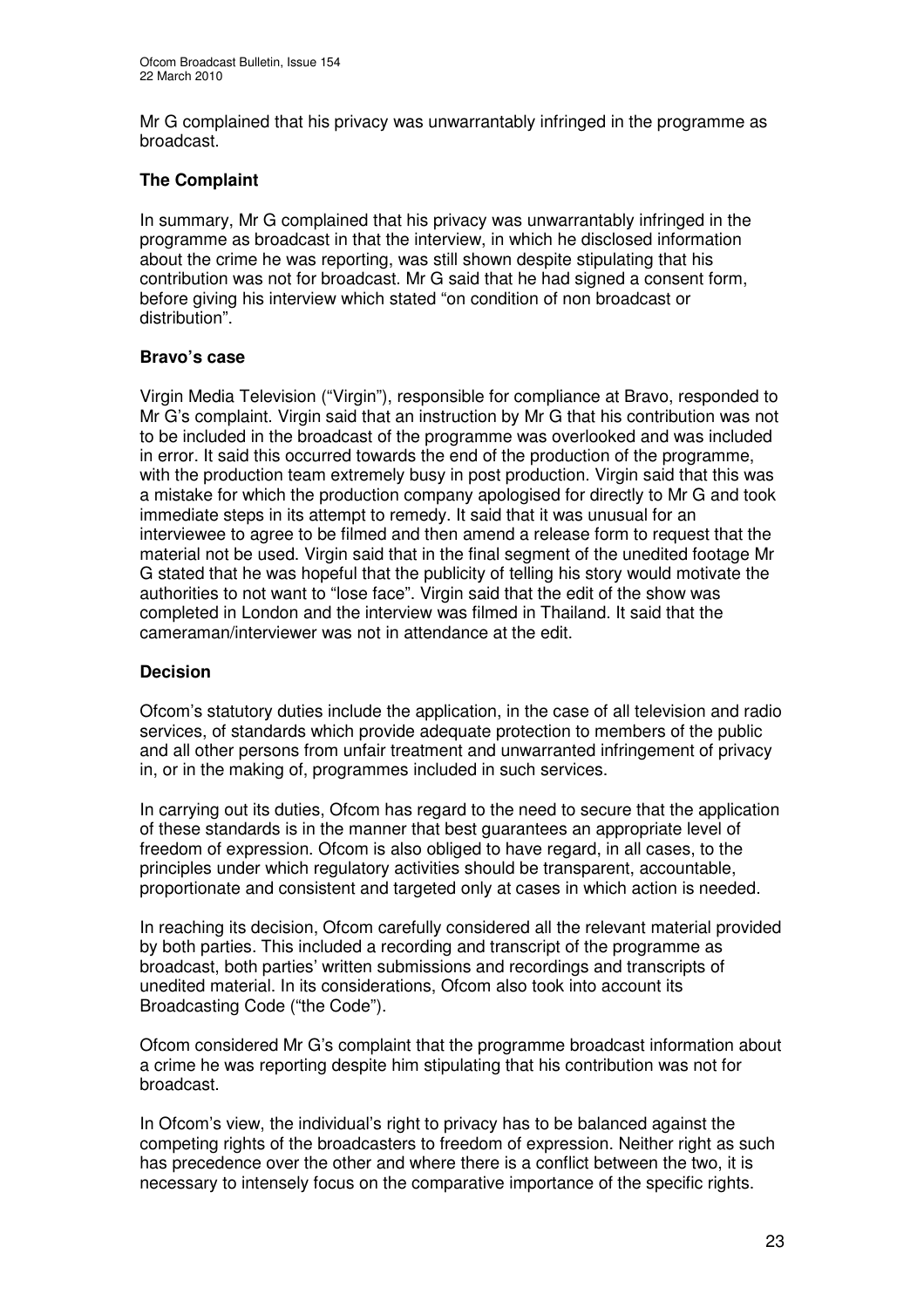Any justification for interfering with or restricting each right must be taken into account. And any interference or restriction must be proportionate.

This is reflected in how Ofcom applies Rule 8.1 of the Code which states that any infringement of privacy in programmes or in connection with obtaining material included in programmes must be warranted. In considering complaints about unwarranted infringement of privacy, Ofcom will therefore, where necessary, address itself to two distinct questions: First, has there been an infringement of privacy? Second, if so, was it warranted? (Rule 8.1 of the Code.) Ofcom also had regard to Practice 8.6 of the Code which states that if the broadcast of a programme would infringe the privacy of a person or organisation, consent should be obtained before the relevant material is broadcast, unless the infringement of privacy is warranted.

Ofcom first considered whether Mr G had a legitimate expectation of privacy in relation to the information disclosed in the programme. Ofcom noted that the programme included footage of the interview that Mr G had given to the programme makers as he was reporting that he had been a victim of crime in a police station. Ofcom noted that in the interview, Mr G discussed how he had been defrauded by a local hotel manageress in Thailand. Ofcom noted in particular, the following commentary in the programme:

*"Mr G is visiting the police to report the woman for defrauding him in a bogus property venture. He is now £50,000 out of pocket".*

Ofcom also noted the following excerpt of Mr G's broadcast interview that was included in the programme:

*"My business plan was to build some bungalows as a retirement village. It was going to be approximately 10 bungalows. She said she had the land, would I help her to develop it. I provided the money to develop the land".*

Ofcom took the view that the information that Mr G disclosed, namely the details behind the fraud he fell victim to, was of a distinctly personal nature. Ofcom further noted that Mr G had stated in his complaint that he had signed a consent form in which he stipulated that his consent for the interview to be recorded was "on condition of non broadcast or distribution". Ofcom then noted that Virgin accepted that this was the case and explained that Mr G's inclusion in the programme was as a result of a mistake made by them in the editing process.

Ofcom took the view that in circumstances in which Mr G had discussed very personal information with the programme makers and had signed a form which stipulated that his contribution should not be broadcast, he had a legitimate expectation of privacy in relation to his interview. The broadcast of footage of the interview was an infringement of his privacy.

Ofcom then turned to whether this infringement of privacy was warranted and took into account the broadcaster's right to freedom of expression. Ofcom considered that there was a degree of public interest served in the reporting of how individuals could become the victims of crime when holidaying overseas. However, in light of the particular circumstances of this case where the broadcaster acknowledged that the material was included in error contrary to its agreement with Mr G, and the nature of the information broadcast, Ofcom did not consider that there was a sufficient public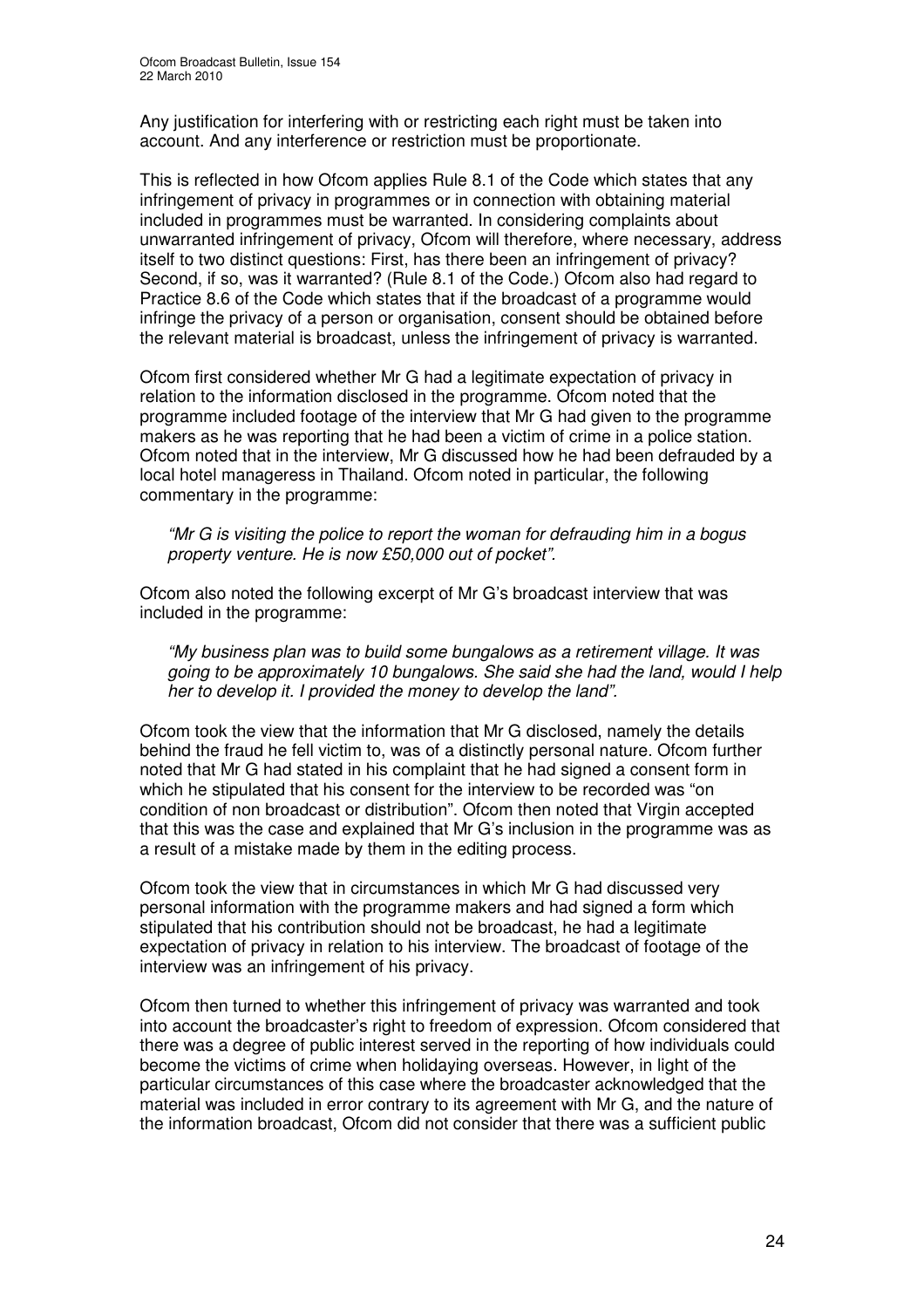interest in the broadcast of the specific footage of Mr G, or any other justification which outweighed his right to privacy. Ofcom therefore found that Mr G's privacy was unwarrantably infringed in the broadcast of the programme.

#### **Accordingly, Ofcom has upheld Mr G's complaint of unwarranted infringement of privacy in the programme as broadcast.**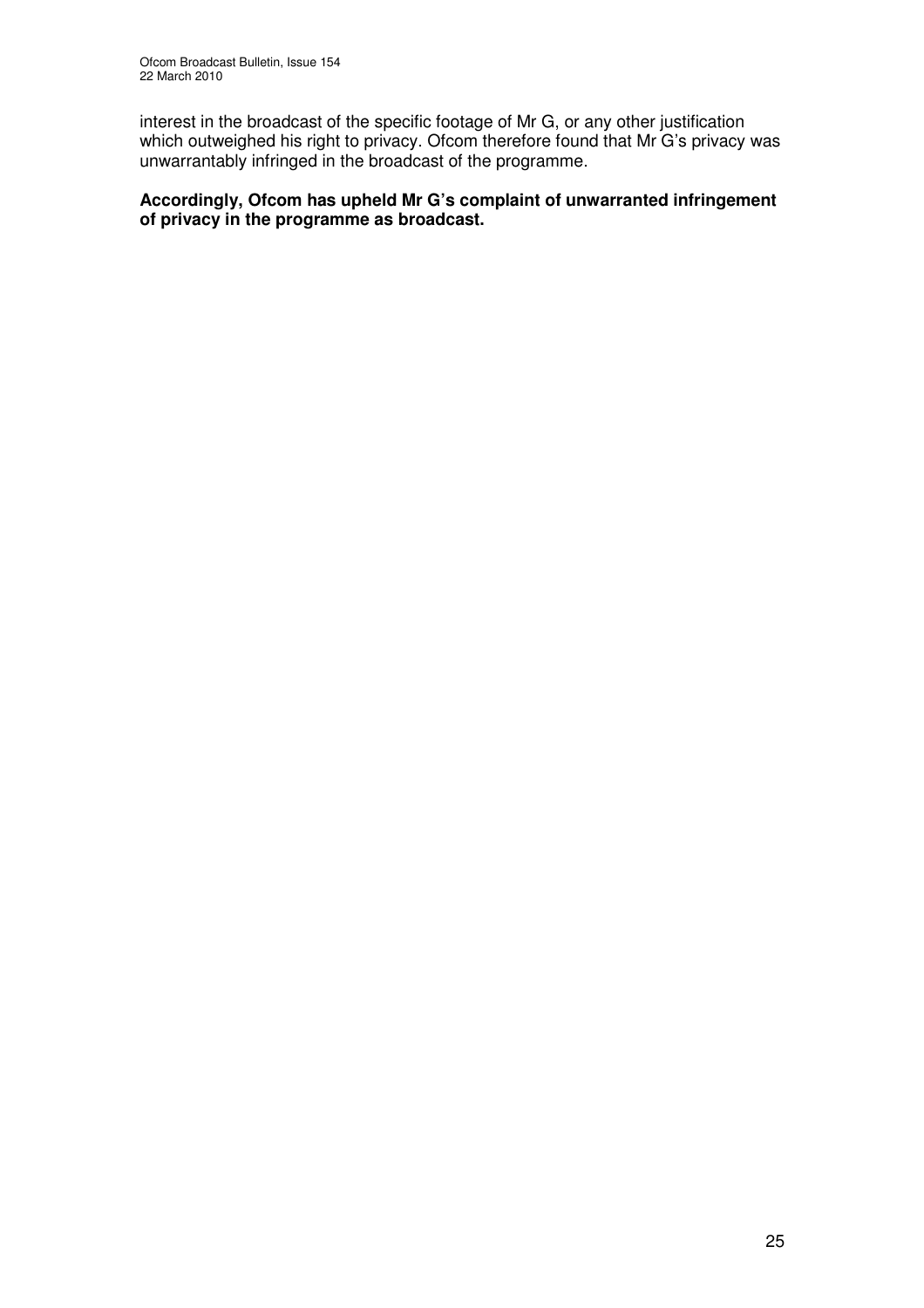# **Not Upheld**

### **Complaint by Miss Dawn Brown**

*Brit Cops: Frontline Crime, Bravo, 22 September 2009*

**Summary:** Ofcom has not upheld this complaint made by Miss Dawn Brown of unfair treatment and unwarranted infringement of privacy in the making and broadcast of the programme.

This edition of *Brit Cops: Frontline Crime* included a report into a police investigation of a man suspected of being in possession of a firearm. Officers arrested the man and then attempted to locate the weapon. During their search for the weapon, police officers raided the address at which the man was known to be living. Footage of this property, which was the home of Miss Dawn Brown, was included in the programme.

Miss Brown complained that she was treated unfairly in the programme and that her privacy was unwarrantably infringed in the making and broadcast of the programme.

In summary Ofcom found the following:

- The programme makers did not mislead Miss Brown about the nature and purpose of the filming.
- Miss Brown was not shown, her home was not identified and there was no suggestion that she was involved in any criminal activity. There was therefore no unfairness to her as a result of the inclusion of images of her home.
- Miss Brown did not have a legitimate expectation of privacy in relation to the making or the broadcast of the programme, as the footage was all filmed from the public highway and her home was not identifiable to viewers.

#### **Introduction**

On 22 September 2009, Bravo broadcast an episode of its police reality series, *Brit Cops: Frontline Crime*. This episode featured the work of the Metropolitan Police's Hammersmith and Fulham Robbery Squad ("the Robbery Squad") in west London and followed them as they pursued suspects for variety of criminal offences.

One of the incidents faced by members of the Robbery Squad involved a man suspected of possessing what appeared to be an Uzi sub-machine gun. The police had been alerted to by a photographic processing laboratory that had developed a number of photographs of a man posing with the firearm. Two of the photographs were shown in the programme and while the police could not ascertain whether the firearm was genuine or a replica, they decided to search the man's address. One of the officers involved in the investigation said in the programme: *"the idea is just do a Section 18 on that 117 and look for it there"* 1 .

<sup>&</sup>lt;sup>1</sup> A "Section 18" refers to Section 18 of the Police and Criminal Evidence Act 1984 which provides that a constable may enter and search premises occupied or controlled by a person who is under arrest on reasonable grounds of suspecting there is evidence on the premises related to an offence.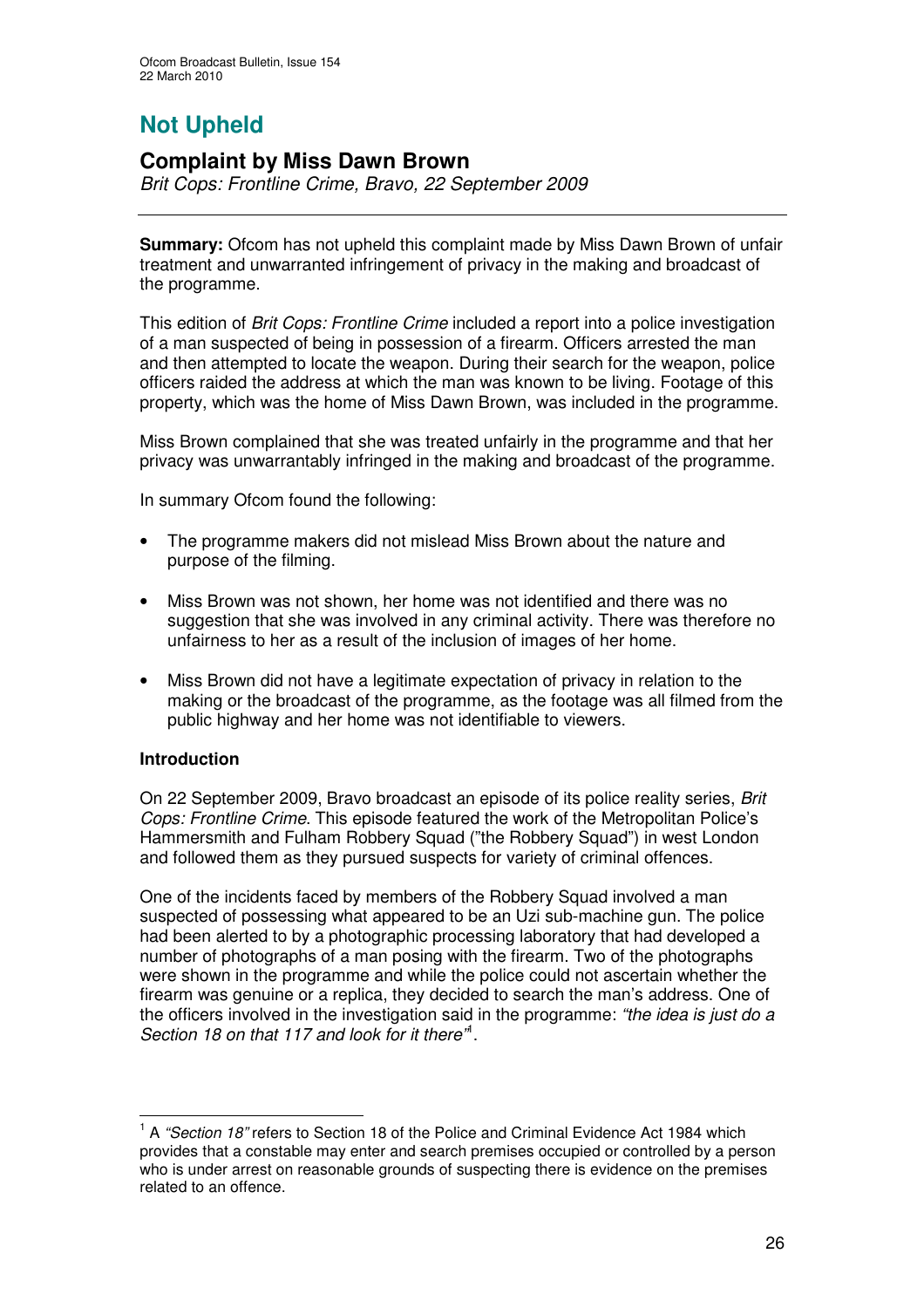In their attempt to locate the firearm after the man's arrest, the officers searched what they believed to be his home address. Images of the front of the property were shown as the officers searched it and a woman could be heard talking to the police in the background. The firearm was not found in this particular search; however, another man was arrested at the property in connection with a mobile phone found in his possession which the police believed to have been connected to a robbery. The property search and shown in the programme belonged to Miss Dawn Brown.

Miss Brown complained to Ofcom that she was treated unfairly and that her privacy was unwarrantably infringed both in the making and broadcast of the programme.

#### **The Complaint**

In summary, Miss Brown complained that she was treated unfairly in the programme as broadcast in that:

- a) She was misled as to the nature and purpose of the filming and its subsequent broadcast, as when she asked why her house was being filmed she was told the police filmed every raid. She later found out the filming was for the purposes of a television programme.
- b) She was portrayed unfairly in that identifiable images of her house were broadcast in a programme about the work of the police and their arrest of suspected criminals, despite the police failing to find the suspected firearm at her house, and in spite of the fact that the man arrested at her house was not charged with any offences.

By way of background, Miss Brown said that the programme had been repeated, which compounded the unfair treatment.

In summary, Miss Brown complained that her privacy was unwarrantably infringed in the making of the programme in that:

c) Her house was filmed without her consent.

In summary, Miss Brown complained that her privacy was unwarrantably infringed in the broadcast of the programme in that:

d) Images of her house were clearly seen in the programme in connection with police activities searching for a firearm at her home. No firearm was found nor was anyone who lived in the house charged following the search of her home.

#### **Virgin Media's case**

Virgin Media Television ("Virgin Media"), responsible for compliance at Bravo, provided a response to the complaint along with recordings and transcripts of the programme as broadcast and unedited material.

In summary, Virgin Media responded to the complaint of unfair treatment as follows:

a) In respect of the complaint that Miss Brown was misled as to the nature and purpose of the filming and subsequent broadcast, Virgin Media said that no one from the production team said anything to Miss Brown about the filming, as the camera man was outside her house and did not engage with her in any way.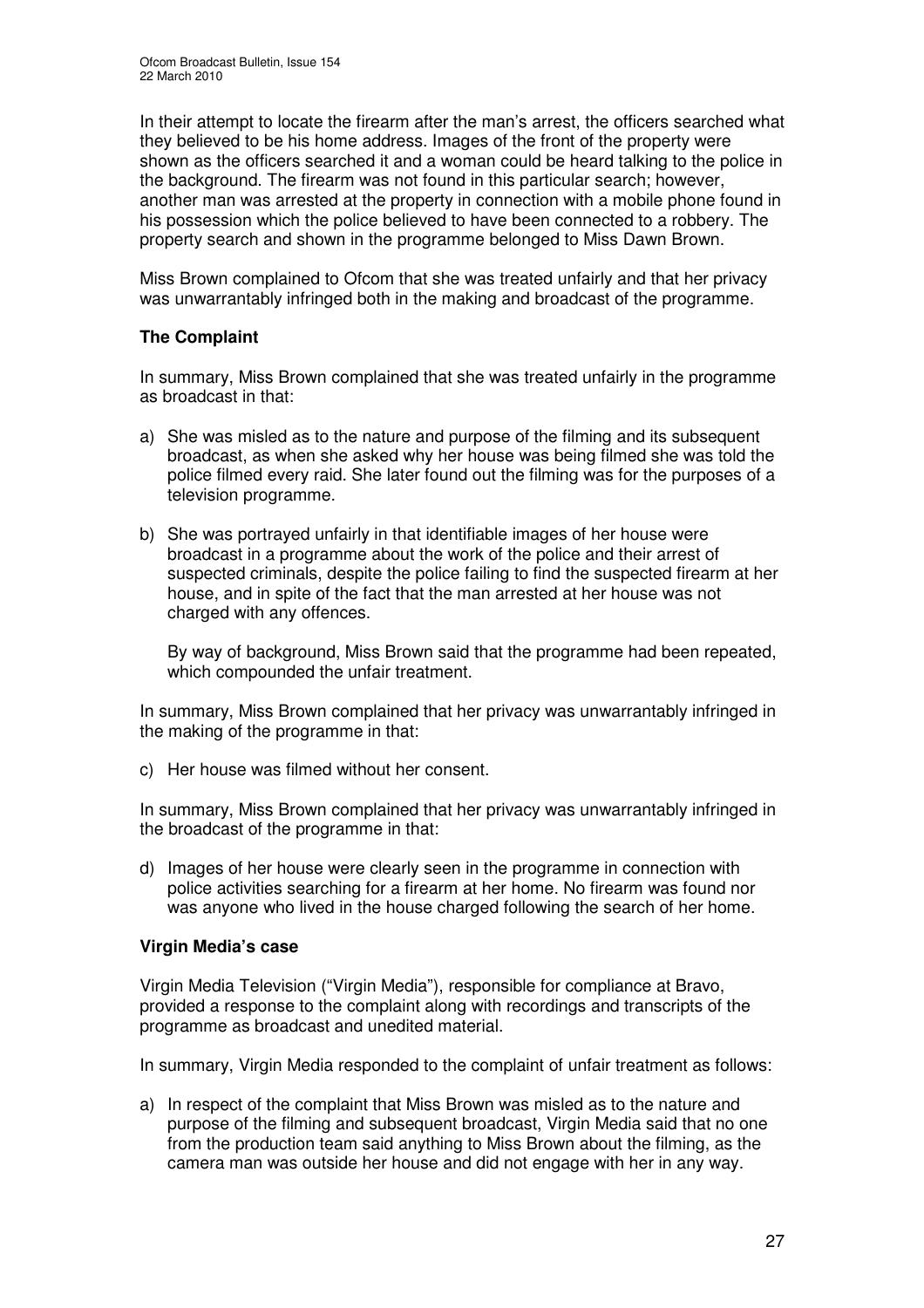However, Virgin Media said that it had discovered from the audio recordings of the raid that a police officer had told Miss Brown that neither her face nor the front of her house would be shown. Virgin Media said that, as the police were searching for a firearm in the house, their first concern would have been their duties as police officers and not the filming. In any event, Virgin Media said that, although the outside of Miss Brown's house was shown and her voice was heard briefly, she did not contribute to the programme in anyway that could have been induced by a false representation.

b) In response to the complaint that Miss Brown was portrayed unfairly in the programme as broadcast in that identifiable images of her house were broadcast, Virgin Media accepted that footage of Miss Brown's home was shown in a programme about crime, but said that every effort had been made to make the house look like thousands of others in London. Virgin Media said that the footage was filmed from a public highway and that the broadcast material excluded any wide-angle views. It also said that there was a 'cutaway' of a police dog handler filmed away from the house to give the impression that the house raided was elsewhere. Furthermore, Virgin Media said that: no street name or number was seen; the house resembled many thousands of houses in London; and, the district the house was situated in was not disclosed (other than that it was in west London). Virgin Media said that the house would have been recognisable only to those who were likely to have witnessed the police raid on it. Virgin Media said that although no firearm was found during the search, the police did arrest a man who had been living at the property in connection with a robbery.

With regard to identification of Miss Brown's home and the police officer's briefing in which the officer in charge was heard to say *"But mainly the idea is just do a Section 18 on that 117 and look for it there"*, Virgin Media said that the programme makers did not understand the reference to *"that 117"* and had assumed it was a reference to police protocol, such as a *"Section 18"*. However, Virgin Media said that immediately after these comments, the programme cut to images of a speeding police car passing blocks of flats similar to homes in which hundreds of thousands of Londoners lived. The programme featured the raid on Miss Brown's house nearly three minutes after these images and after covering other stories. Virgin Media said that viewers would have been likely to think that the reference to *"that 117"* referred to the blocks of flats shown rather than to the sequence some three minutes later of Miss Brown's home.

Virgin Media said that it regretted that a police officer misled Miss Brown about the nature of the filming, but said that had the truth been told, it was difficult to see how it would have affected the outcome in Miss Brown's favour. Virgin Media said that all reasonable effort had been made to reduce the risk of identification and that, to any extent that the property was revealed as Miss Brown's house, any unfairness was outweighed by the public interest in seeing police work in combating crime, and in particular, how they have to handle possible firearm offences.

In summary, Virgin Media responded to the complaint of unwarranted infringement of privacy in the making and the broadcast of the programme as follows:

c) & d) With regard to the complaint that Miss Brown's privacy was infringed in the making and broadcast of the programme in that her house was filmed and images of it broadcast without her consent, Virgin Media said that the programme makers made every effort not to identify Miss Brown. If her privacy had to any extent been infringed in the filming from a public highway of her house as the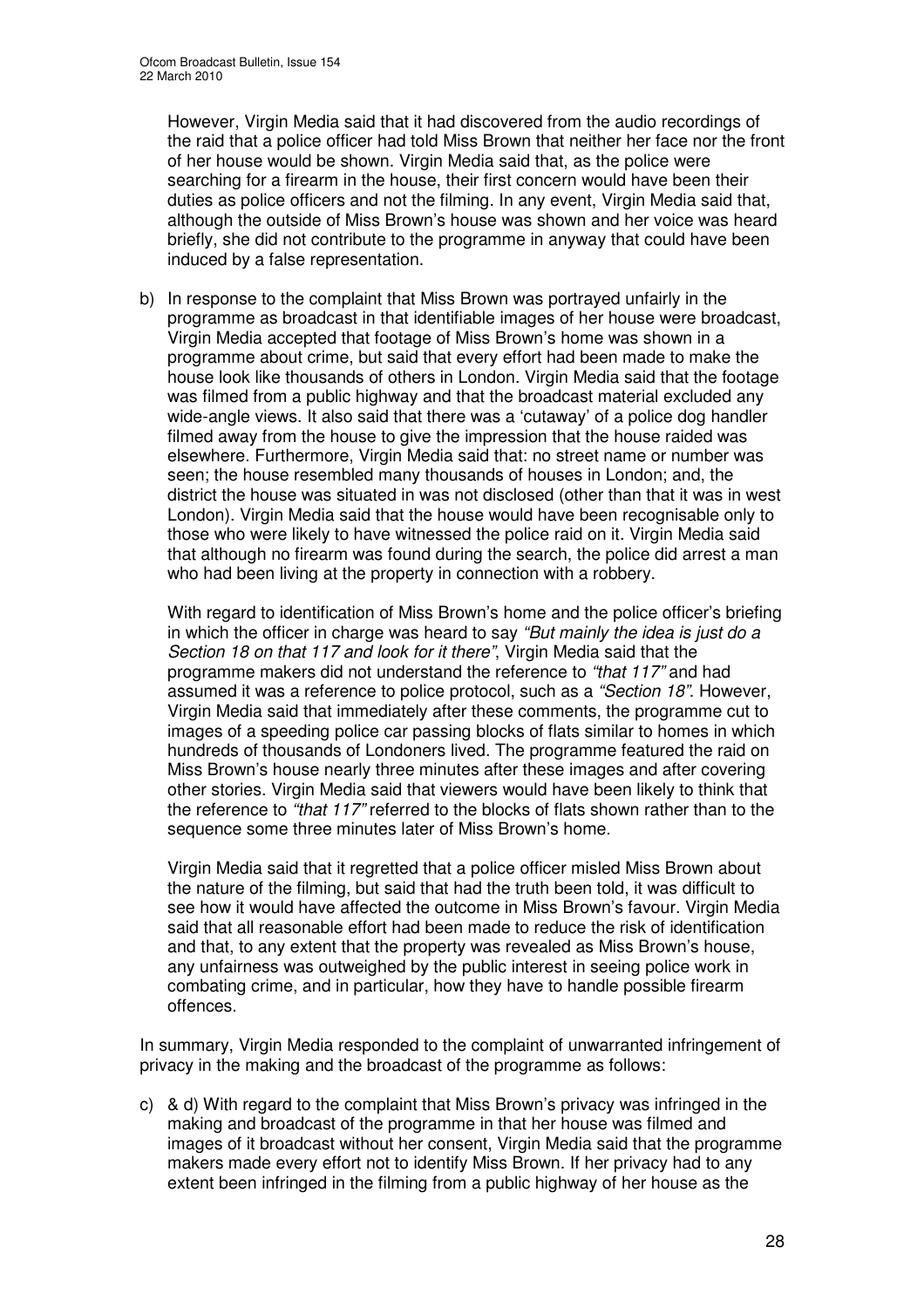police raided it, such infringement was warranted by the public interest. However, in view of the police officer's comments to Miss Brown, Virgin Media said that it had taken steps to remove the story and all footage of Miss Brown's house from any future broadcasts of the programme.

#### **Decision**

Ofcom's statutory duties include the application, in the case of all television and radio services, of standards which provide adequate protection to members of the public and all other persons from unfair treatment and unwarranted infringement of privacy in, or in the making of, programmes included in such services.

In carrying out its duties, Ofcom has regard to the need to secure that the application of these standards is in the manner that best guarantees an appropriate level of freedom of expression. Ofcom is also obliged to have regard, in all cases, to the principles under which regulatory activities should be transparent, accountable, proportionate and consistent and targeted only at cases in which action is needed.

Where there appears to have been unfairness in the making of the programme, this will only result in a finding of unfairness, if Ofcom finds that it has resulted in unfairness to the complainant in the programme as broadcast.

In reaching its decision, Ofcom considered all the relevant material provided by both parties. This included a recording of the programme as broadcast and recordings of unedited material and transcripts of these, and both parties' written submissions.

#### *Unfairness*

a) Ofcom first considered the complaint that Miss Brown was misled as to the nature and purpose of the filming and its subsequent broadcast as she was told that the police film every raid but later found out the filming was for the purposes of a television programme.

Ofcom considered whether the broadcaster's actions ensured that the programme as broadcast avoided unjust or unfair treatment of individuals, as set out in Rule 7.1 of the Ofcom's Broadcasting Code ("the Code"). In considering this part of the complaint, Ofcom took account of Practice 7.3 of the Code. Practice 7.3 states that where a person is invited to make a contribution to a programme (except when the subject matter is trivial or their participation minor), they should normally be told about the nature and purpose of the programme and what kind of contribution they are expected to make, in order to obtain informed consent for their participation.

In deciding whether Miss Brown was treated unfairly, Ofcom considered whether the programme makers were required to obtain her consent or tell her about the nature and purpose of the programme.

Ofcom noted that Miss Brown's house was filmed during the course of a police raid in search for a firearm that police suspected may have been in the possession of a man who lived at the property and who they suspected of committing a firearms offence. Ofcom noted that no footage of Miss Brown herself was actually filmed or broadcast in the programme. Ofcom also noted that footage of the outside of Miss Brown's house was broadcast in the programme and that the voice of a woman was heard in the background. A man was also shown being escorted under arrest from the house (with his face obscured).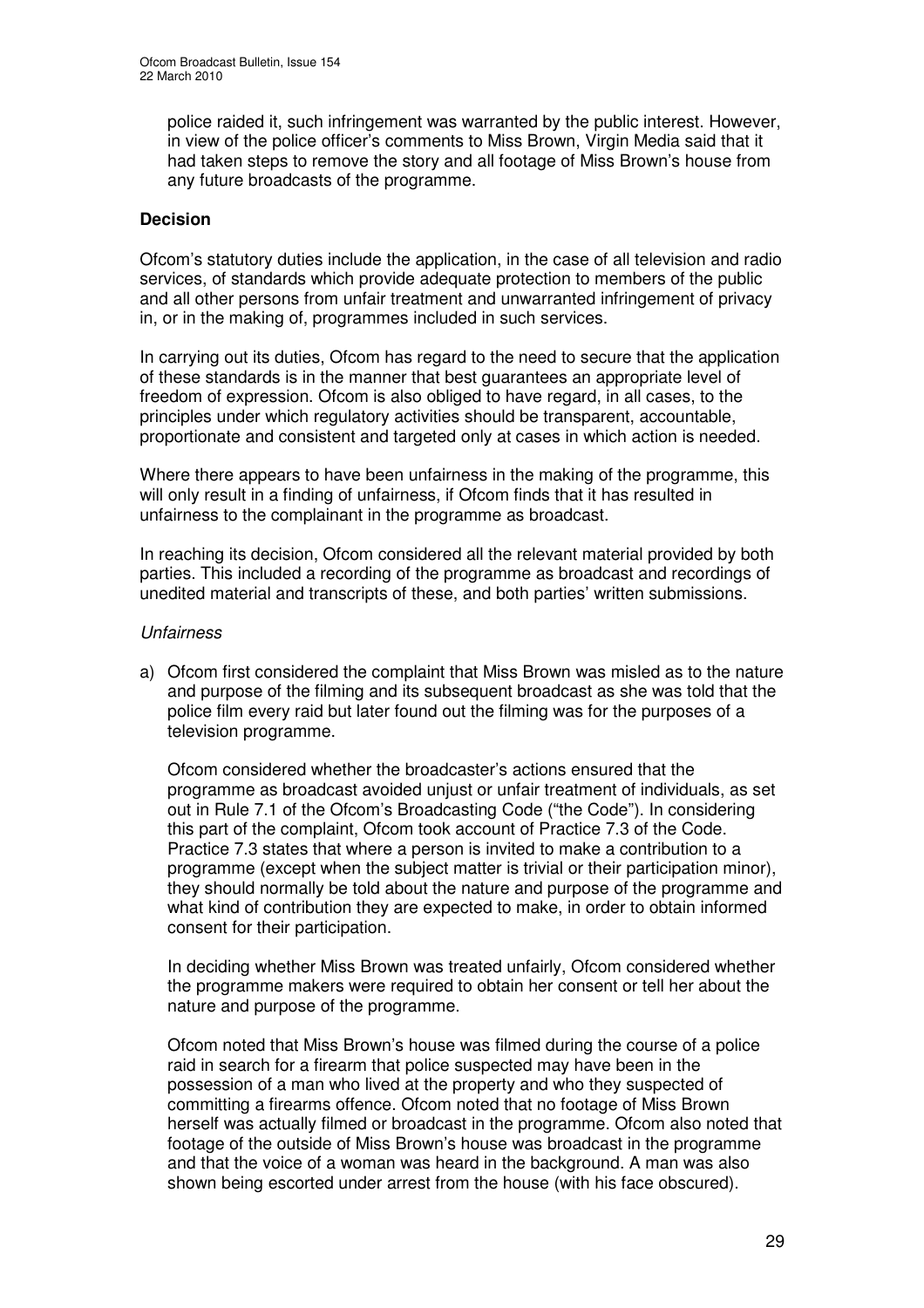Ofcom noted, however, that Miss Brown's house number and the name of the street in which it was located were not visible from the footage shown, although around three minutes earlier in the programme, a police officer had referred to doing *"a Section 18 on that 117"* (i.e. Miss Brown's house number), a reference to their intention to search a property for what the police suspected to be a submachine gun.

In these circumstances, Ofcom took the view that Miss Brown's participation in the programme was minor and only incidental to the events being reported. Ofcom also took the view that, given that Miss Brown was not shown and her house number and street name were not visible, she was not identifiable in the programme. Ofcom therefore considered that the programme makers were not obliged to seek her consent or to tell her about the nature and purpose of the programme.

Ofcom noted that a police officer had assured Miss Brown during the raid that neither she nor the front of her house were being filmed and that the information given by the officer to Miss Brown about the nature and purpose of the filming and his reassurance that her house would not be filmed or included in a programme were incorrect. Ofcom took the view that, while the police officer's comments were regrettable, they were not the responsibility of the programme makers.

Ofcom has therefore not upheld this head of complaint.

b) Ofcom then went on to consider whether Miss Brown was portrayed unfairly in that identifiable images of her house were broadcast in a programme about the arrest of suspected criminals despite the firearm not being found and the arrested man not being charged.

Ofcom noted that the outside of Miss Brown's home was broadcast and that the voice of a woman was heard in the background co-operating with the police in their search for a firearm. Ofcom also noted that Miss Brown did not appear in the report nor was she referred to in any way. There was no suggestion in the programme that Miss Brown was suspected of any involvement in the offences being investigated. Ofcom also noted that the narrator said that *"an extensive search with the dogs reveals no gun"* and that a man was arrested at the property in relation to a suspected robbery. In these circumstances Ofcom took the view that there was no reference whatsoever to Miss Brown in the programme and she was not in any way implicated in any offence.

Furthermore, Ofcom considered that neither Miss Brown nor her property would have been recognisable from the reports to anyone who was not already aware of the police raid on her property or who knew her property very well. Ofcom noted that the reference to Miss Brown's door number was included some minutes before the footage of the outside of her house was shown and considered that the programme makers had taken care to ensure that the footage of Miss Brown's property that was broadcast was treated in such a way as to conceal its identity and hers so as to cause no unfairness to her on the programme that was broadcast.

In Ofcom's view, notwithstanding the police officer's incorrect assurance that the front of Miss Brown's house would not be shown, the broadcaster took sufficient steps to prevent any identification of Miss Brown or any suggestion that she was involved in any crime.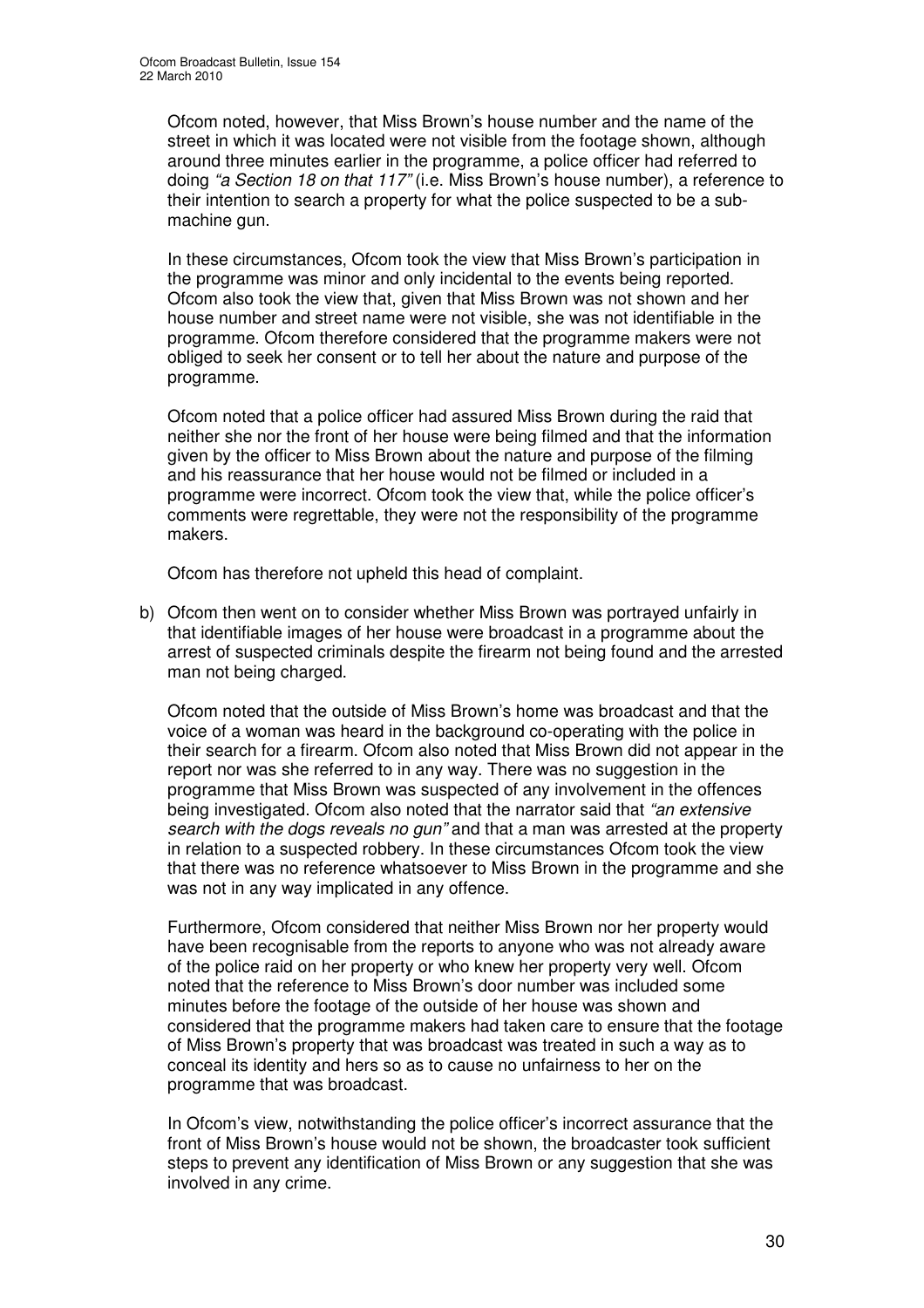In these circumstances, Ofcom found no unfairness to Miss Brown in respect of this head of complaint.

#### *Privacy*

c) Ofcom next considered the complaint that Miss Brown's privacy was infringed in the making of the programme in that her house was filmed without her consent.

In Ofcom's view, the individual's right to privacy has to be balanced against the competing rights of the broadcasters to freedom of expression. Neither right as such has precedence over the other and where there is a conflict between the two, it is necessary to intensely focus on the comparative importance of the specific rights. Any justification for interfering with or restricting each right must be taken into account and any interference or restriction must be proportionate.

This is reflected in Rule 8.1 of the Code which states that any infringement of privacy in programmes or in connection with obtaining material included in programmes must be warranted. In considering complaints about the unwarranted infringement of privacy, Ofcom will therefore, where necessary, address itself to two distinct questions: First, has there been an infringement of privacy? Second, if so, was it warranted? Ofcom also took into account Practice 8.5 of the Code which states that any infringement of privacy in the making of a programme should be with the person's and/or organisation's consent or be otherwise warranted.

In considering whether Miss Brown's privacy was infringed in the making of the programme, Ofcom considered first whether she had a legitimate expectation of privacy in relation to the filming of her house in the course of a police raid.

Ofcom considered the nature of the footage recorded of Miss Brown's house. Ofcom noted that the programme makers had filmed the exterior of her house and the surrounding area of it as they followed police officers looking for a man suspected of being in possession of a firearm. Ofcom recognised that the events Miss Brown had unwittingly found herself caught up in were potentially distressing and embarrassing and that the information obtained, namely that there was a search for a firearm at her property, was information that could be considered to be of a personal and sensitive nature and could attract an expectation of privacy. However, Ofcom noted that programme makers were filming a police raid and were not filming Miss Brown herself and that, as set out under decision head a) above, her participation in the making of the programme was incidental. Furthermore, only the exterior of her home, which was visible from the public highway, was filmed.

In these circumstances, Ofcom took the view that Miss Brown did not have a legitimate expectation of privacy with regard to filming the outside of her home. Ofcom therefore found that there was no infringement of Miss Brown's privacy in the making of the programme. Having found no expectation of privacy, it was not necessary for Ofcom to consider whether any infringement of privacy was warranted.

Ofcom has not upheld this head of complaint.

d) Ofcom finally considered the complaint that Miss Brown's privacy was unwarrantably infringed in the broadcast of the programme in that images of her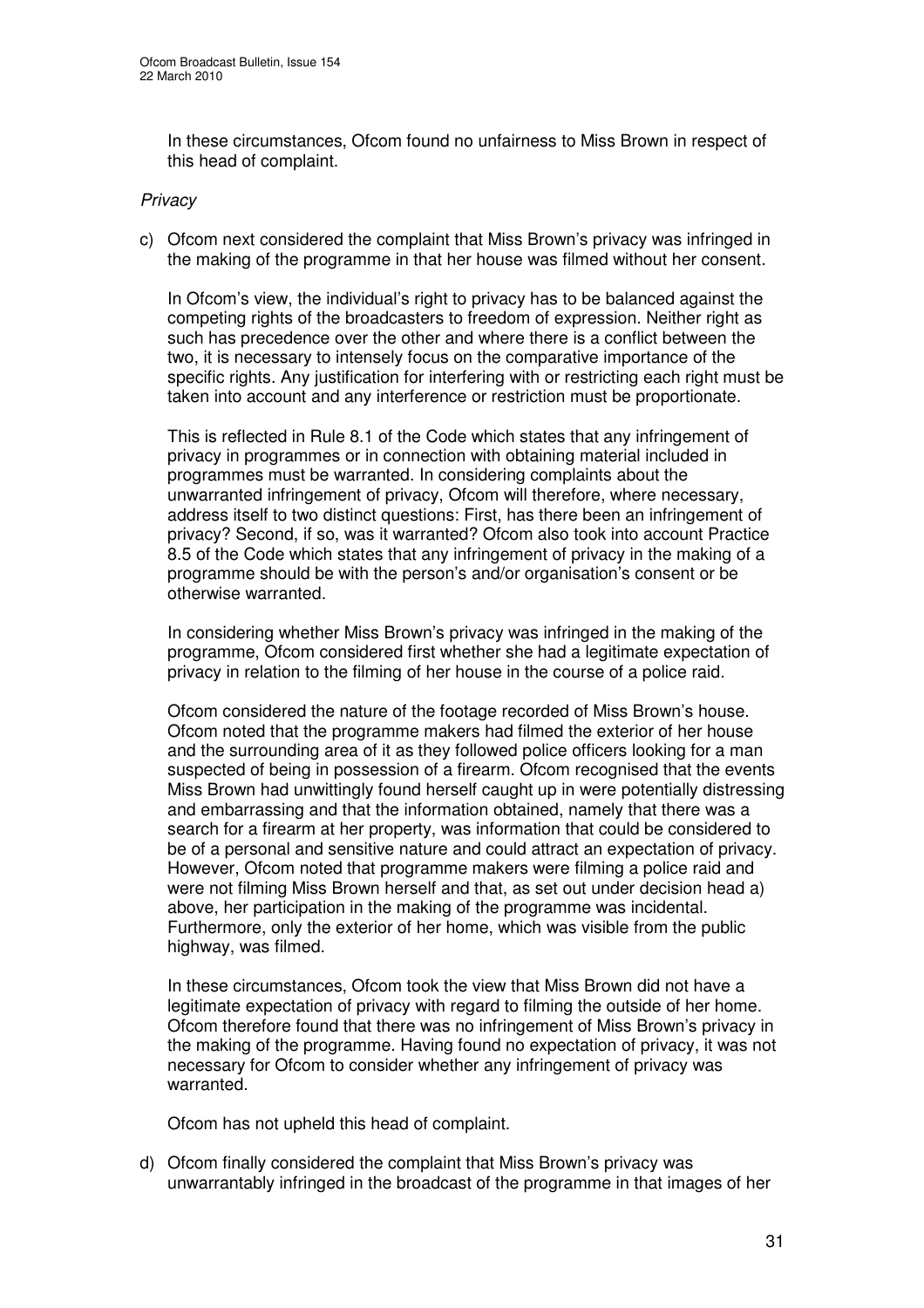house were clearly seen in connection with police activities searching for a firearm at her home, but that no firearm was found nor was anyone who lived in the house charged following the search.

In considering this complaint, Ofcom took into account Practice 8.6 of the Code which states that if the broadcast of a programme would infringe the privacy of a person or organisation, consent should be obtained before the relevant material is broadcast, unless the infringement of privacy is warranted. Ofcom also took into account Practice 8.2 of the Code which states that information which discloses the location of a person's home or family should not be revealed without permission, unless it is warranted.

Ofcom again considered whether the complainant had a legitimate expectation of privacy. Ofcom noted that the outside of Miss Brown's house was broadcast in connection with police search for a firearm at her home. She was not shown in the programme, however, a woman's voice was heard from inside the house and a man was arrested who lived at the house and was seen led away from it with his face blurred.

Ofcom noted that footage of Miss Brown's house was broadcast in connection with a police investigation into potential criminal activity. Ofcom took into account the steps the programme makers took to ensure her home was not identifiable in the programme. Although an earlier reference to number 117 in the programme may have provided some potential for Miss Brown's home to be identifiable, this was earlier in the programme and separated from the footage relating to the search at Miss Brown's home. In these circumstances, viewers were unlikely to identify that number with Miss Brown's house. Furthermore the footage broadcast showed only the outside of the house and the alley way near to it. The programme did not include the street name or the house number and the location was described only as being in *"west London"*. There was no footage of Miss Brown herself in the programme. Ofcom noted that the broadcaster did not seek Miss Brown's consent to the broadcast. However, since neither she nor her home were identifiable, such consent was not necessary. In these circumstances, Ofcom considered that Miss Brown did not have a legitimate expectation of privacy in relation to the broadcast. Having found no expectation of privacy, it was not necessary for Ofcom to consider whether any infringement of privacy was warranted.

Ofcom has not therefore upheld this head of complaint.

**Accordingly, Ofcom has not upheld Miss Brown's complaint of unfair treatment and unwarranted infringement of privacy in either the making or broadcast of the programme**.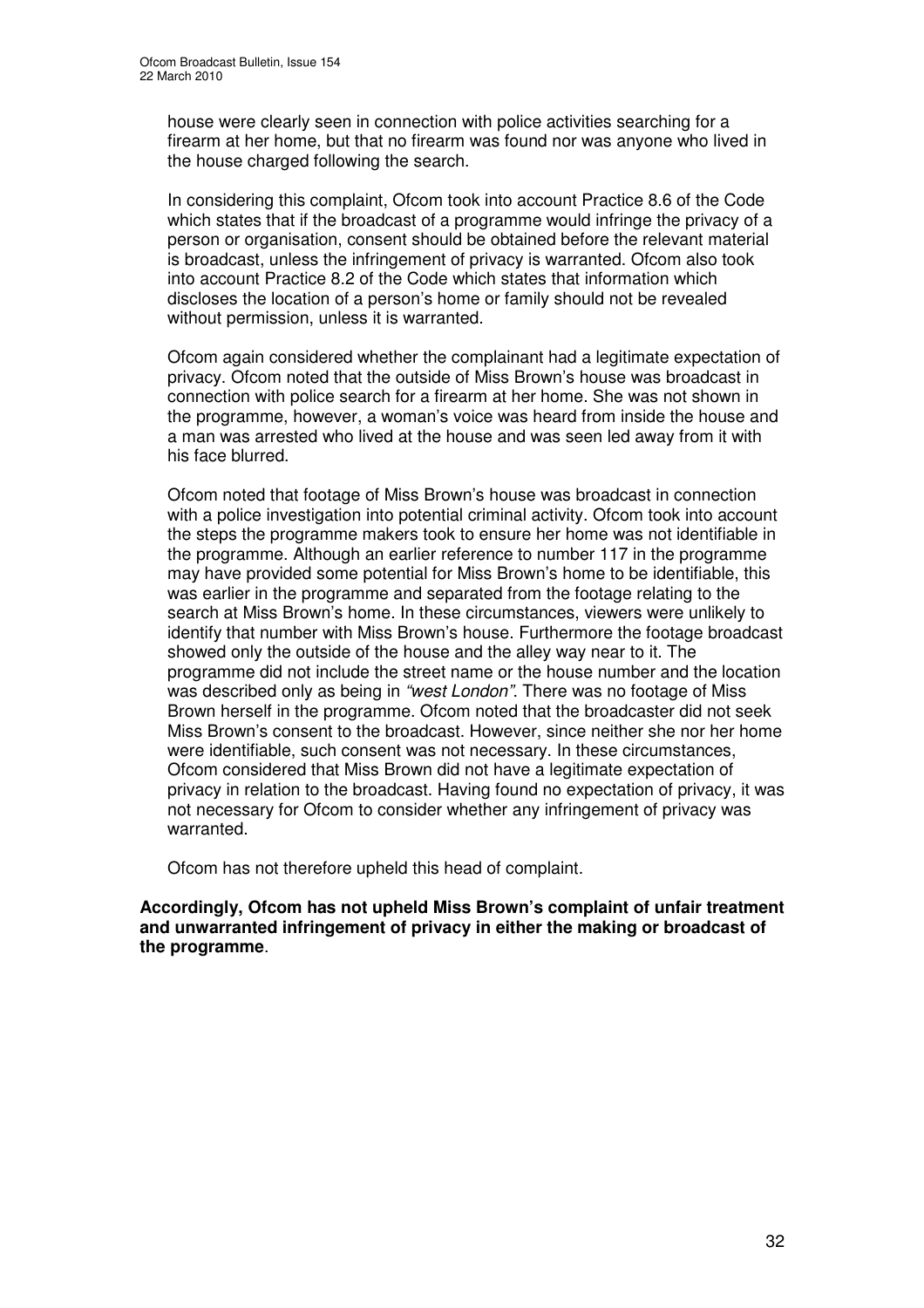# **Other Programmes Not in Breach**

## **Up to 1 March 2010**

| Programme                                              | <b>Transmission</b><br><b>Date</b> | <b>Broadcaster</b>                   | <b>Categories</b>                      | No. of<br>complaints |
|--------------------------------------------------------|------------------------------------|--------------------------------------|----------------------------------------|----------------------|
| 8 Out of 10 Cats                                       | 19/02/2010                         | Channel 4                            | Generally Accepted<br>Standards        | 1                    |
| A Girl's Guide to 21st<br><b>Century Sex</b>           | 18/02/2010                         | Fiver                                | Sex/Nudity                             | $\mathbf{1}$         |
| <b>Afternoon Live</b>                                  | 11/02/2010                         | <b>Sky News</b>                      | Generally Accepted<br>Standards        | 1                    |
| Afternoon Live                                         | 17/02/2010                         | <b>Sky News</b>                      | Religious Offence                      | 3                    |
| Alan Carr: Chatty<br>Man                               | 18/02/2010                         | Channel 4                            | Generally Accepted<br>Standards        | 1                    |
| <b>Andrew Peach</b>                                    | 11/02/2010                         | <b>BBC Radio</b><br><b>Berkshire</b> | Generally Accepted<br><b>Standards</b> | $\mathbf{1}$         |
| Austin Steven's<br>Adventures                          | 29/01/2010                         | Five                                 | <b>Animal Welfare</b>                  | 1                    |
| <b>BBC News</b>                                        | 26/02/2010                         | BBC <sub>1</sub>                     | <b>Generally Accepted</b><br>Standards | $\mathbf{1}$         |
| <b>BBC News at Six</b>                                 | 18/02/2010                         | BBC <sub>1</sub>                     | Other                                  | 1                    |
| <b>BBC</b> News at Ten                                 | 09/02/2010                         | BBC <sub>1</sub>                     | Generally Accepted<br>Standards        | 1                    |
| <b>BBC Wales Today</b>                                 | 12/02/2010                         | <b>BBC 1 Wales</b>                   | Sex/Nudity                             | $\overline{2}$       |
| Bear Grylls: Born<br>Survivor                          | 16/02/2010                         | Discovery                            | <b>Animal Welfare</b>                  | 1                    |
| <b>Beauty Simplified</b>                               | 07/01/2010                         | Sunrise TV                           | Commercial<br>References               | 1                    |
| Bet365.com<br>sponsorship of FA<br>Cup coverage on ITV | 03/02/2010                         | ITVI                                 | Sponsorship                            | 1                    |
| Bindi the Jungle Girl                                  | 02/12/2009                         | Pop Girl                             | Advertising                            | 1                    |
| Boxing                                                 | 13/02/2010                         | Sky Sports 1                         | <b>Generally Accepted</b><br>Standards | 1                    |
| <b>Brain Box</b>                                       | 15/02/2010                         | <b>UTV</b>                           | Competitions                           | 1                    |
| <b>Breakfast</b>                                       | 29/01/2010                         | BBC <sub>1</sub>                     | Generally Accepted<br>Standards        | 1                    |
| <b>Breakfast</b>                                       | 19/02/2010                         | BBC <sub>1</sub>                     | Other                                  | 1                    |
| <b>Breakfast Show</b>                                  | 27/02/2010                         | <b>Wyvern FM</b>                     | Offensive Language                     | 1                    |
| Celtic v Rangers                                       | 03/01/2010                         | Sky Sports 3                         | Commercial<br>References               | 1                    |
| Channel 4 News                                         | 23/02/2010                         | Channel 4                            | Generally Accepted<br>Standards        | $\overline{2}$       |
| Channel 4 News                                         | 11/01/2010                         | Channel 4                            | Inaccuracy/<br>Misleading              | 8                    |
| <b>Chris Evans</b>                                     | 16/12/2009                         | <b>BBC Radio 2</b>                   | Offensive Language                     | $\overline{2}$       |
| Chris Moyles                                           | 17/02/2010                         | <b>BBC Radio 1</b>                   | Dangerous<br>Behaviour                 | 1                    |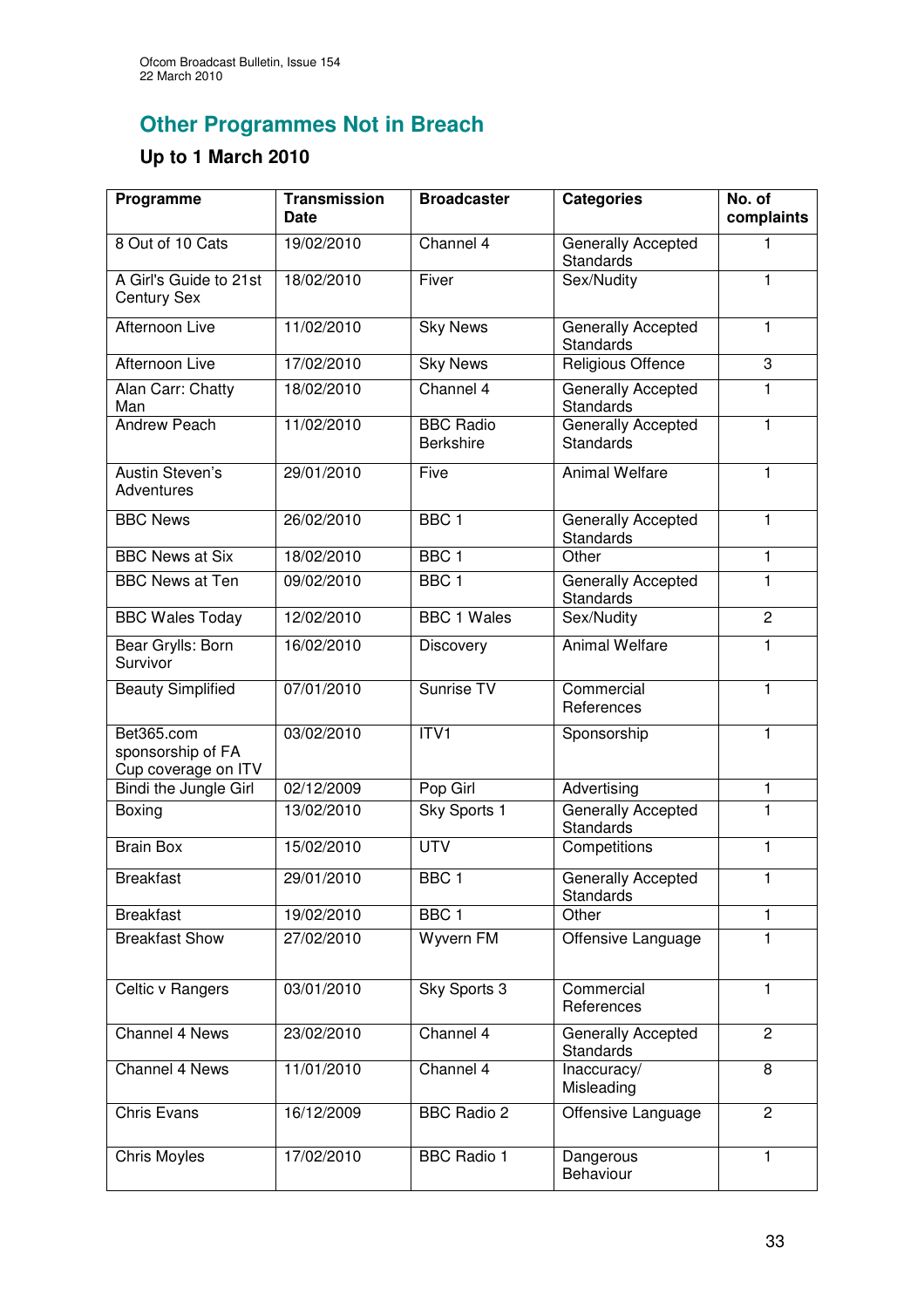| Come Dine with Me                           | 27/02/2010 | Channel 4                         | Offensive Language                                | $\mathbf{2}$   |
|---------------------------------------------|------------|-----------------------------------|---------------------------------------------------|----------------|
| Cooking It                                  | 10/02/2010 | Channel 4                         | Offensive Language                                | 6              |
| <b>Coronation Street</b><br>Omnibus         | 21/02/2010 | ITVI                              | <b>Animal Welfare</b>                             | 1              |
| <b>Crime Central</b>                        | 18/02/2010 | Crime<br>Investigation<br>Network | Offensive Language                                | 1              |
| Dancing on Ice                              | 14/02/2010 | ITVI                              | <b>Generally Accepted</b><br>Standards            | 1              |
| Dancing on Ice                              | 21/02/2010 | ITV <sub>1</sub>                  | Sex/Nudity                                        | 1              |
| Derren Brown: The<br>Gathering              | 18/02/2010 | Channel 4                         | Unconscious<br>influence/ hypnosis/<br>subliminal | 1              |
| Derren Brown: Trick<br>or Treat             | 02/07/2009 | Channel 4                         | Generally Accepted<br><b>Standards</b>            | 1              |
| Dispatches                                  | 08/02/2010 | Channel 4                         | Inaccuracy/<br>Misleading                         | 1              |
| <b>EastEnders</b>                           | 15/02/2010 | BBC <sub>1</sub>                  | Dangerous<br>Behaviour                            | 1              |
| <b>EastEnders</b>                           | 19/02/2010 | BBC <sub>1</sub>                  | Violence                                          | 1              |
| EastEnders                                  | 19/02/2010 | BBC <sub>1</sub>                  | Generally Accepted<br><b>Standards</b>            | 3              |
| <b>Embarrassing Bodies</b><br>(trailer)     | 25/02/2010 | Channel 4                         | Sex/Nudity                                        | $\overline{2}$ |
| <b>Embarrassing Bodies</b><br>(trailer)     | 26/02/2010 | Channel 4                         | Sex/Nudity                                        | 1              |
| <b>Embarrassing Bodies</b><br>(trailer)     | 18/02/2010 | Channel 4                         | Sex/Nudity                                        | 1              |
| <b>Extreme Fishing with</b><br>Robson Green | 11/02/2010 | Five                              | Religious Offence                                 | $\mathbf{1}$   |
| <b>Extreme Fishing with</b><br>Robson Green | 18/02/2010 | Fiver                             | <b>Animal Welfare</b>                             | 1              |
| Five News with<br>Natasha Kaplinsky         | 24/02/2010 | Five                              | Due Impartiality/Bias                             | 1              |
| Friday Night with<br>Jonathan Ross          | 19/02/2010 | BBC <sub>1</sub>                  | Animal Welfare                                    | 1              |
| <b>Geoff Lloyd's</b><br>Hometime Show       | 11/02/2010 | Absolute Radio                    | Generally Accepted<br><b>Standards</b>            | 1              |
| Glee                                        | 22/02/2010 | E <sub>4</sub>                    | Advertising                                       | 1              |
| <b>GMTV</b>                                 | 18/02/2010 | ITVI                              | Inaccuracy/<br>Misleading                         | 1              |
| Harry Hill's TV Burp                        | 18/02/2010 | ITV <sub>2</sub>                  | Religious Offence                                 | 1              |
| <b>Hidayat TV</b>                           | 17/01/2010 | <b>Hidayat TV</b>                 | Commercial<br>References                          | 1              |
| Hollyoaks                                   | 22/02/2010 | Channel 4                         | Inaccuracy/<br>Misleading                         | 1              |
| iCarly                                      | 28/01/2010 | Nickelodeon                       | Generally Accepted                                | 1              |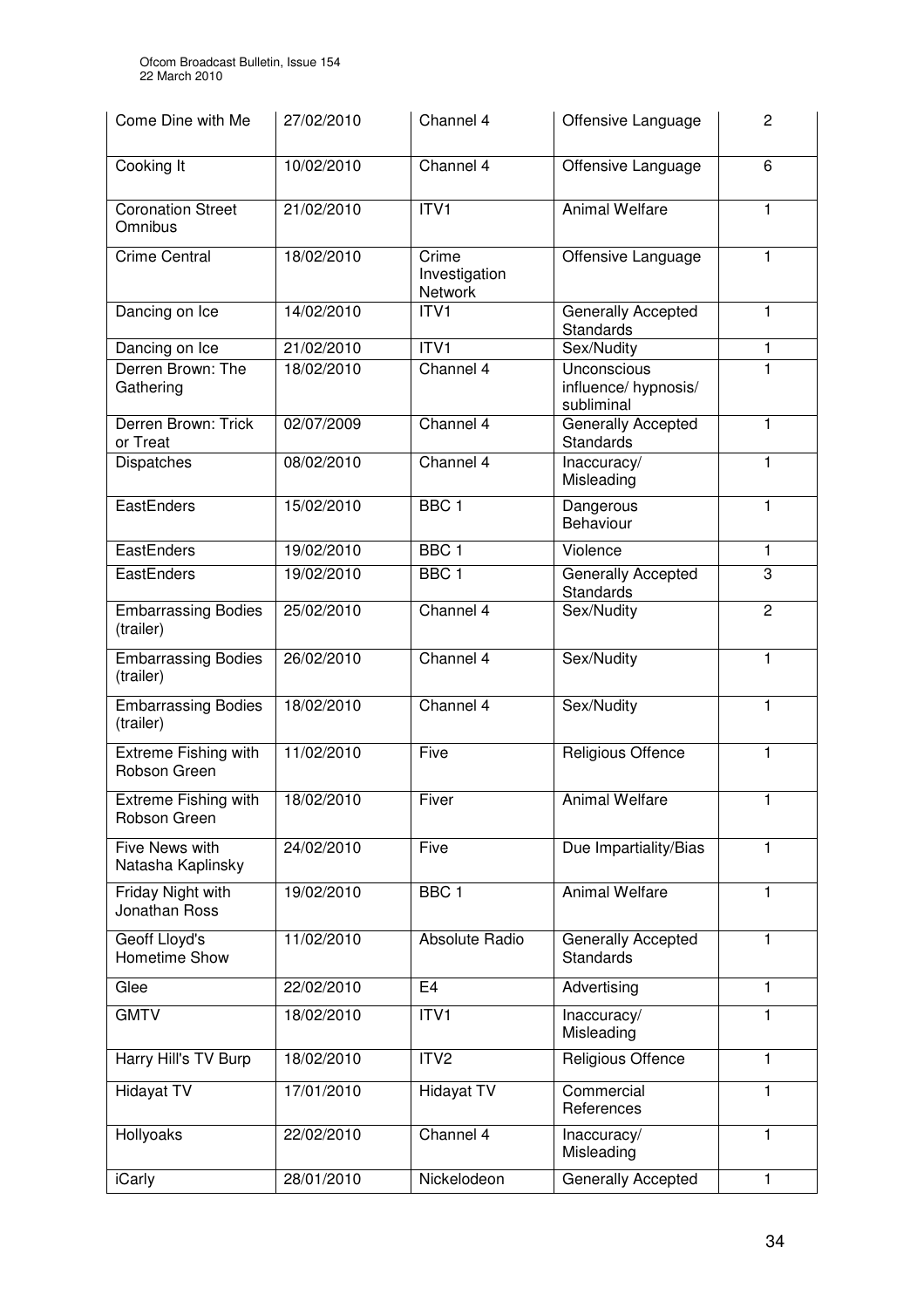|                                                     |            |                         | <b>Standards</b>                       |              |
|-----------------------------------------------------|------------|-------------------------|----------------------------------------|--------------|
| <b>Islam's Greatest</b><br>Imams                    | 07/01/2010 | <b>Ummah Channel</b>    | Inaccuracy/<br>Misleading              | 1            |
| <b>ITV News at Ten</b>                              | 12/02/2010 | ITVI                    | Due Impartiality/Bias                  | $\mathbf{1}$ |
| Kia Motors'<br>sponsorship of CSI                   | 16/02/2010 | Five                    | Generally Accepted<br><b>Standards</b> | 1            |
| Knight Rider                                        | 27/02/2010 | Fiver                   | Offensive Language                     | $\mathbf{1}$ |
| Leaving Home at 8                                   | 11/02/2010 | Channel 4               | Inaccuracy/<br>Misleading              | 1            |
| <b>Macleans</b><br>sponsorship of<br>Dancing on Ice | 21/02/2010 | ITV1                    | Sex/Nudity                             | 1            |
| Married Single Other                                | 22/01/2010 | ITVI                    | Inaccuracy/<br>Misleading              | 1            |
| Married Single Other<br>(Trailer)                   | 21/02/2010 | ITV1                    | Sex/Nudity                             | 1            |
| Married Single Other<br>(Trailer)                   | 22/02/2010 | ITVI                    | Sex/Nudity                             | 1            |
| Married Single Other<br>(trailer)                   | 27/02/2010 | ITVI                    | Sex/Nudity                             | 1            |
| Married Single Other<br>(Trailer)                   | 13/02/2010 | ITV <sub>2</sub>        | Sex/Nudity                             | 1            |
| <b>Material Girl</b>                                | 04/02/2010 | BBC <sub>1</sub>        | Generally Accepted<br>Standards        | 1            |
| <b>Midsomer Murders</b>                             | 24/02/2010 | ITV1                    | Sex/Nudity                             | 1            |
| Most Haunted: The<br><b>Live Series</b>             | 27/02/2010 | Living                  | Generally Accepted<br>Standards        | 1            |
| Muslim Driving<br>School                            | 16/02/2010 | BBC <sub>2</sub>        | Religious Offence                      | 1            |
| My Big Fat Gypsy<br>Wedding                         | 18/02/2010 | Channel 4               | Offensive Language                     | 1            |
| My Dream Farm                                       | 18/02/2010 | Channel 4               | Generally Accepted<br><b>Standards</b> | 1            |
| <b>News</b>                                         | 15/02/2010 | <b>BBC Radio 5 Live</b> | Offensive Language                     | 1            |
| News on the Hour                                    | 16/02/2010 | <b>Sky News</b>         | Generally Accepted<br><b>Standards</b> | 1            |
| Newsnight                                           | 22/02/2010 | BBC <sub>2</sub>        | Offensive Language                     | 1            |
| Nick Ferrari                                        | 19/01/2010 | LBC 97.3FM              | Commercial<br>References               | 1            |
| One Born Every<br>Minute                            | 23/02/2010 | Channel 4               | Advertising                            | 1            |
| Pakeezah                                            | 22/01/2010 | <b>DM Digital</b>       | Generally Accepted<br>Standards        | 1            |
| Pineapple Dance<br><b>Studios</b>                   | 14/02/2010 | Sky 1                   | Sex/Nudity                             | 1            |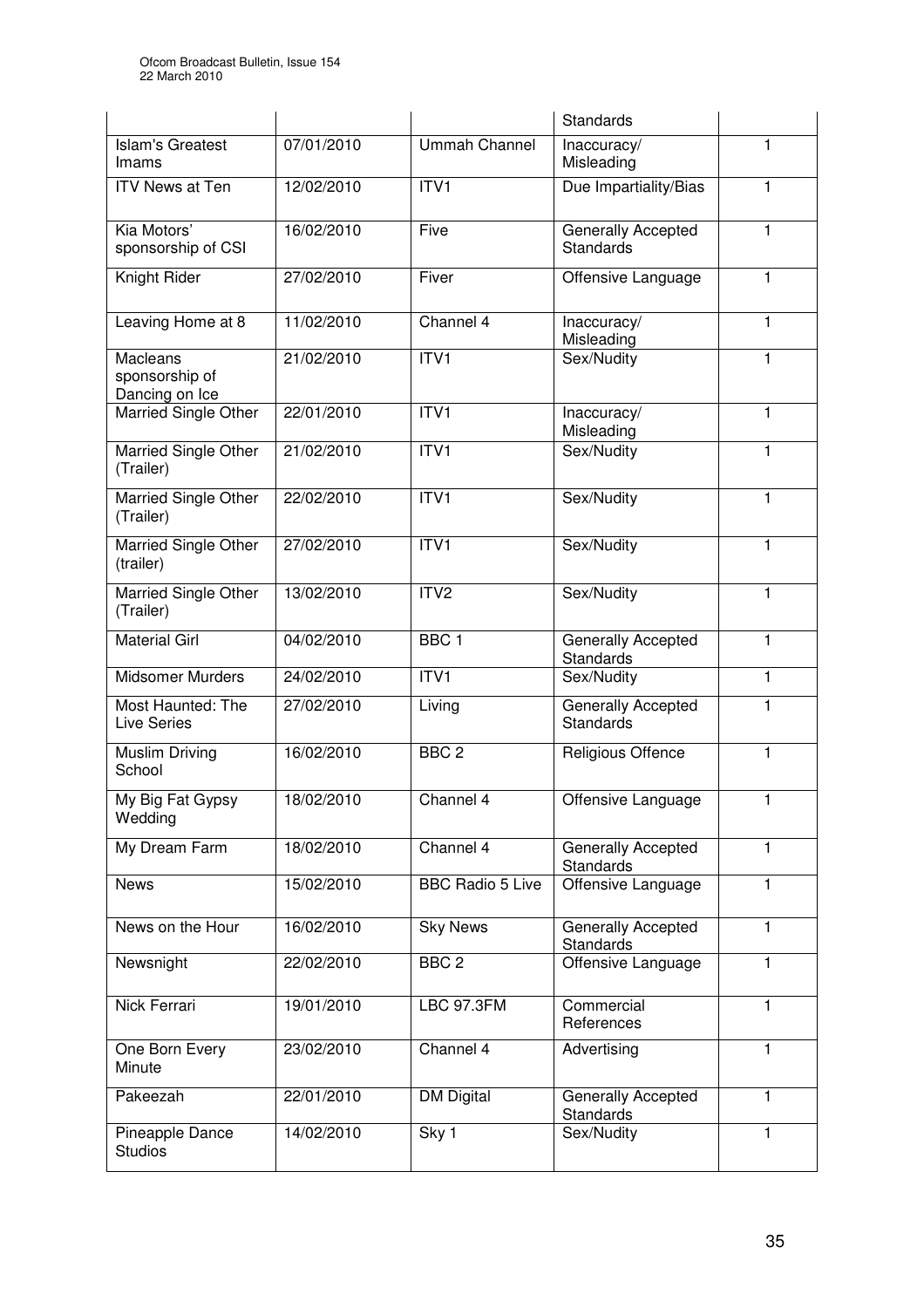| Pineapple Dance<br><b>Studios</b>  | 21/02/2010 | Sky 1                      | Sex/Nudity                             | 1                       |
|------------------------------------|------------|----------------------------|----------------------------------------|-------------------------|
| Press Preview                      | 14/02/2010 | <b>Sky News</b>            | <b>Generally Accepted</b><br>Standards | $\mathbf{1}$            |
| Programming                        | 28/01/2010 | Jack FM 106.5<br>(Bristol) | Commercial<br>References               | 1                       |
| Question Time                      | 11/02/2010 | BBC <sub>1</sub>           | Generally Accepted<br>Standards        | $\mathbf{1}$            |
| Ramsay's Kitchen<br>Nightmares USA | 12/02/2010 | Channel 4                  | <b>Animal Welfare</b>                  | $\mathbf{1}$            |
| Relocation,<br>Relocation          | 24/02/2010 | Channel 4                  | Offensive Language                     | $\mathbf{1}$            |
| Sabras Radio                       | 17/12/2009 | Sabras Radio               | Commercial<br>References               | $\mathbf{1}$            |
| Shameless                          | 23/02/2010 | Channel 4                  | Sex/Nudity                             | $\overline{c}$          |
| Shameless                          | 24/02/2010 | Channel 4                  | Sex/Nudity                             | $\overline{\mathbf{c}}$ |
| <b>Shameless</b>                   | 24/02/2010 | Channel 4                  | Generally Accepted<br>Standards        | 1                       |
| <b>Silent Witness</b>              | 12/02/2010 | BBC <sub>1</sub>           | Generally Accepted<br><b>Standards</b> | $\mathbf{1}$            |
| <b>Sky News</b>                    | 22/02/2010 | <b>Sky News</b>            | Generally Accepted<br><b>Standards</b> | 1                       |
| Sky News at Ten                    | 17/02/2010 | <b>Sky News</b>            | Generally Accepted<br>Standards        | 1                       |
| Slackers (trailer)                 | 03/02/2010 | E <sub>4</sub>             | Generally Accepted<br><b>Standards</b> | $\mathbf{1}$            |
| Slumdog Millionaire                | 13/01/2010 | Channel 4                  | Commercial<br>References               | $\mathbf{1}$            |
| Snog, Marry, Avoid?                | 25/02/2010 | BBC <sub>3</sub>           | Generally Accepted<br><b>Standards</b> | $\mathbf{1}$            |
| Something for the<br>Weekend       | 14/02/2010 | BBC <sub>2</sub>           | Offensive Language                     | 1                       |
| Sorry, I've Got No<br>Head         | 22/02/2010 | BBC <sub>1</sub>           | Offensive Language                     | 1                       |
| South Park (trailer)               | 15/02/2010 | Viva                       | Other                                  | 1.                      |
| Station ident                      | 17/02/2010 | Jack FM<br>(Oxfordshire)   | Generally Accepted<br><b>Standards</b> | 1                       |
| Sunrise                            | 18/02/2010 | <b>Sky News</b>            | Generally Accepted<br><b>Standards</b> | 1                       |
| The Alan Titchmarsh<br>Show        | 27/01/2010 | ITVI                       | Substance Abuse                        | 3                       |
| The Alan Titchmarsh<br>Show        | 11/02/2010 | ITV1                       | Sex/Nudity                             | 1                       |
| The Alan Titchmarsh<br>Show        | 15/02/2010 | ITV1                       | Sex/Nudity                             | 1                       |
| The Alan Titchmarsh<br>Show        | 18/02/2010 | ITV1                       | Sex/Nudity                             | 1                       |
| The Alan Titchmarsh<br>Show        | 19/02/2010 | ITV <sub>1</sub>           | Sex/Nudity                             | 1                       |
| The Alan Titchmarsh<br>Show        | 23/02/2010 | ITV1                       | <b>Animal Welfare</b>                  | 1                       |